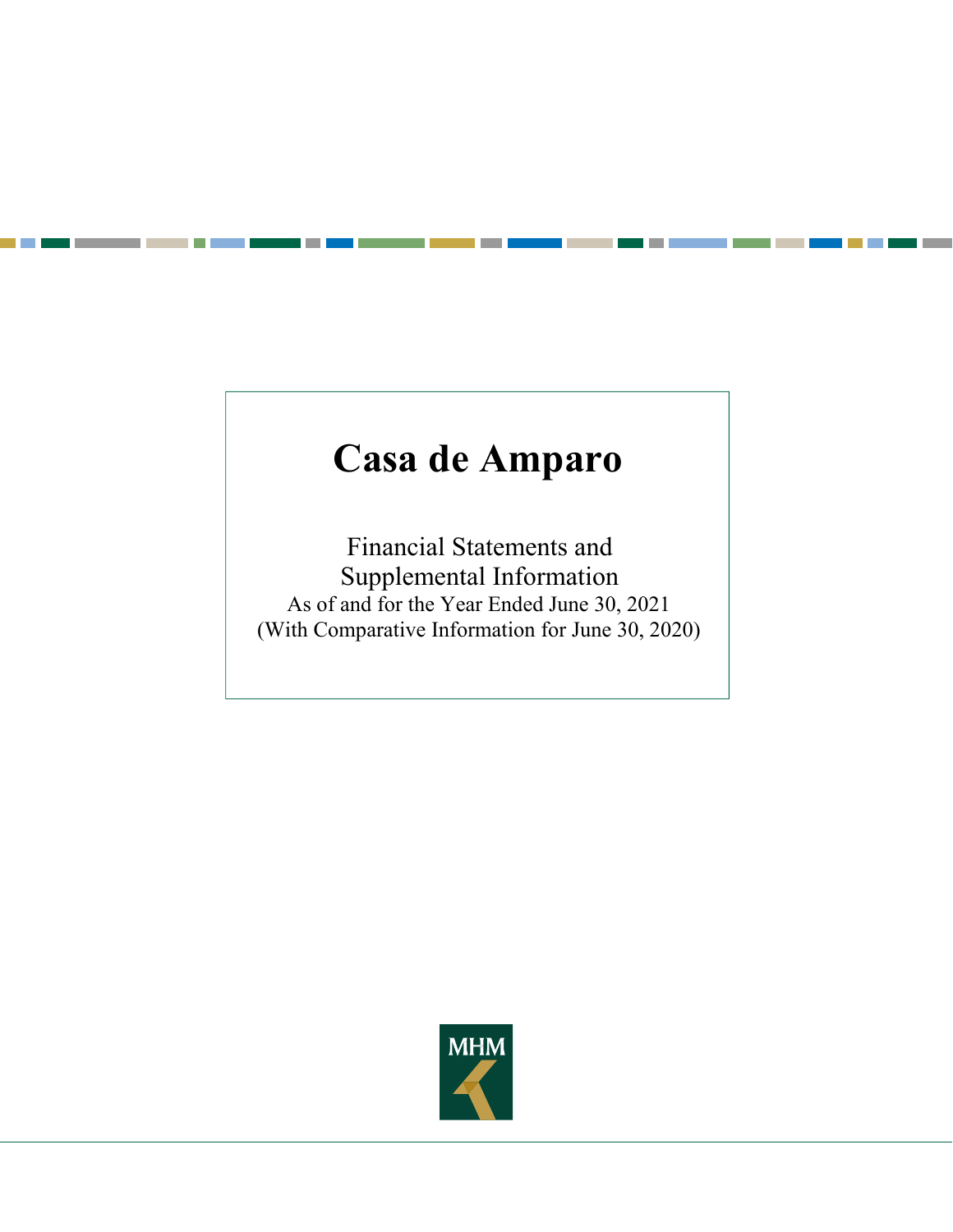# **Contents**

| <b>Independent Auditors' Report</b>                                                                                                                                                                | 3-4            |
|----------------------------------------------------------------------------------------------------------------------------------------------------------------------------------------------------|----------------|
| <b>Financial Statements</b>                                                                                                                                                                        |                |
| Statements of Financial Position as of June 30, 2021 and 2020                                                                                                                                      | 5              |
| Statement of Activities for the Year Ended June 30, 2021<br>(With Summarized Comparative Information for the Year Ended June 30, 2020)                                                             | 6              |
| Statement of Functional Expenses for the Year Ended June 30, 2021<br>(With Summarized Comparative Information for the Year Ended June 30, 2020)                                                    | $\overline{7}$ |
| Statements of Cash Flows for the Years Ended June 30, 2021 and 2020                                                                                                                                | 8              |
| Notes to Financial Statements                                                                                                                                                                      | $9 - 20$       |
| <b>Supplemental Information</b>                                                                                                                                                                    | 21             |
| Report on Internal Control Over Financial Reporting and on Compliance<br>and Other Matters Based on an Audit of Financial Statements<br>Performed in Accordance with Government Auditing Standards | 22-23          |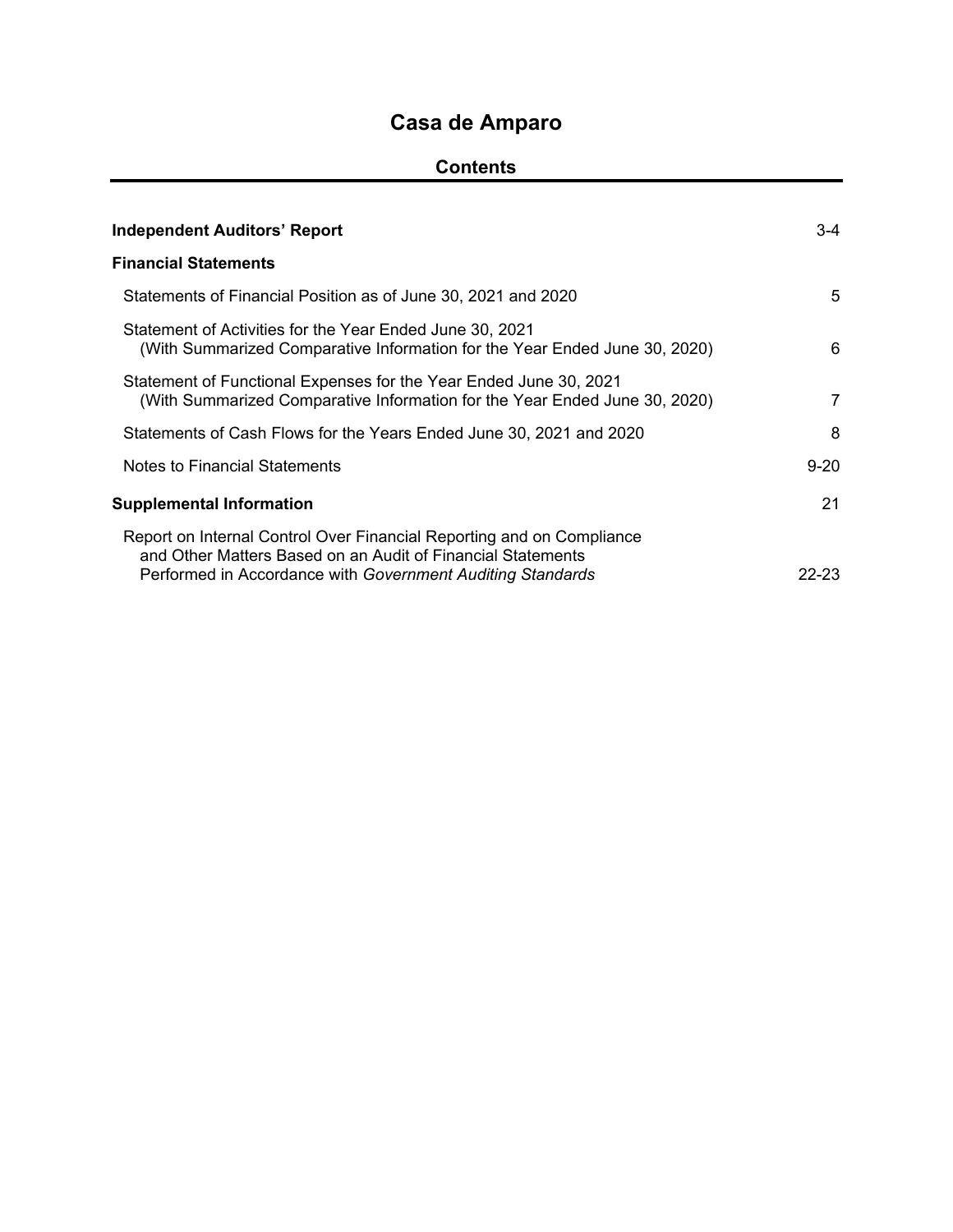

13500 Evening Creek Drive N. ■ Suite 450 ■ San Diego, CA 92128 Main: 858.795.2000 ■ Fax: 858.795.2001 ■ www.mhmcpa.com

# **Independent Auditors' Report**

To the Audit Committee Casa de Amparo San Marcos, California

# **Report on the Financial Statements**

We have audited the accompanying financial statements of Casa de Amparo (the "Organization"), a nonprofit entity, which comprise the statement of financial position as of June 30, 2021, and the related statements of activities, functional expenses, and cash flows for the year then ended, and the related notes to the financial statements.

# **Management's Responsibility for the Financial Statements**

Management is responsible for the preparation and fair presentation of these financial statements in accordance with accounting principles generally accepted in the United States of America; this includes the design, implementation, and maintenance of internal control relevant to the preparation and fair presentation of financial statements that are free from material misstatement, whether due to fraud or error.

#### **Auditors' Responsibility**

Our responsibility is to express an opinion on these financial statements based on our audit. We conducted our audit in accordance with auditing standards generally accepted in the United States of America and the standards applicable to financial audits contained in Government Auditing Standards, issued by the Comptroller General of the United States. Those standards require that we plan and perform the audit to obtain reasonable assurance about whether the financial statements are free from material misstatement.

An audit involves performing procedures to obtain audit evidence about the amounts and disclosures in the financial statements. The procedures selected depend on the auditor's judgment, including the assessment of the risks of material misstatement of the financial statements, whether due to fraud or error. In making those risk assessments, the auditor considers internal control relevant to the entity's preparation and fair presentation of the financial statements in order to design audit procedures that are appropriate in the circumstances, but not for the purpose of expressing an opinion on the effectiveness of the organization's internal control. Accordingly, we express no such opinion. An audit also includes evaluating the appropriateness of accounting policies used and the reasonableness of significant accounting estimates made by management, as well as evaluating the overall presentation of the financial statements.

We believe that the audit evidence we have obtained is sufficient and appropriate to provide a basis for our audit opinion.

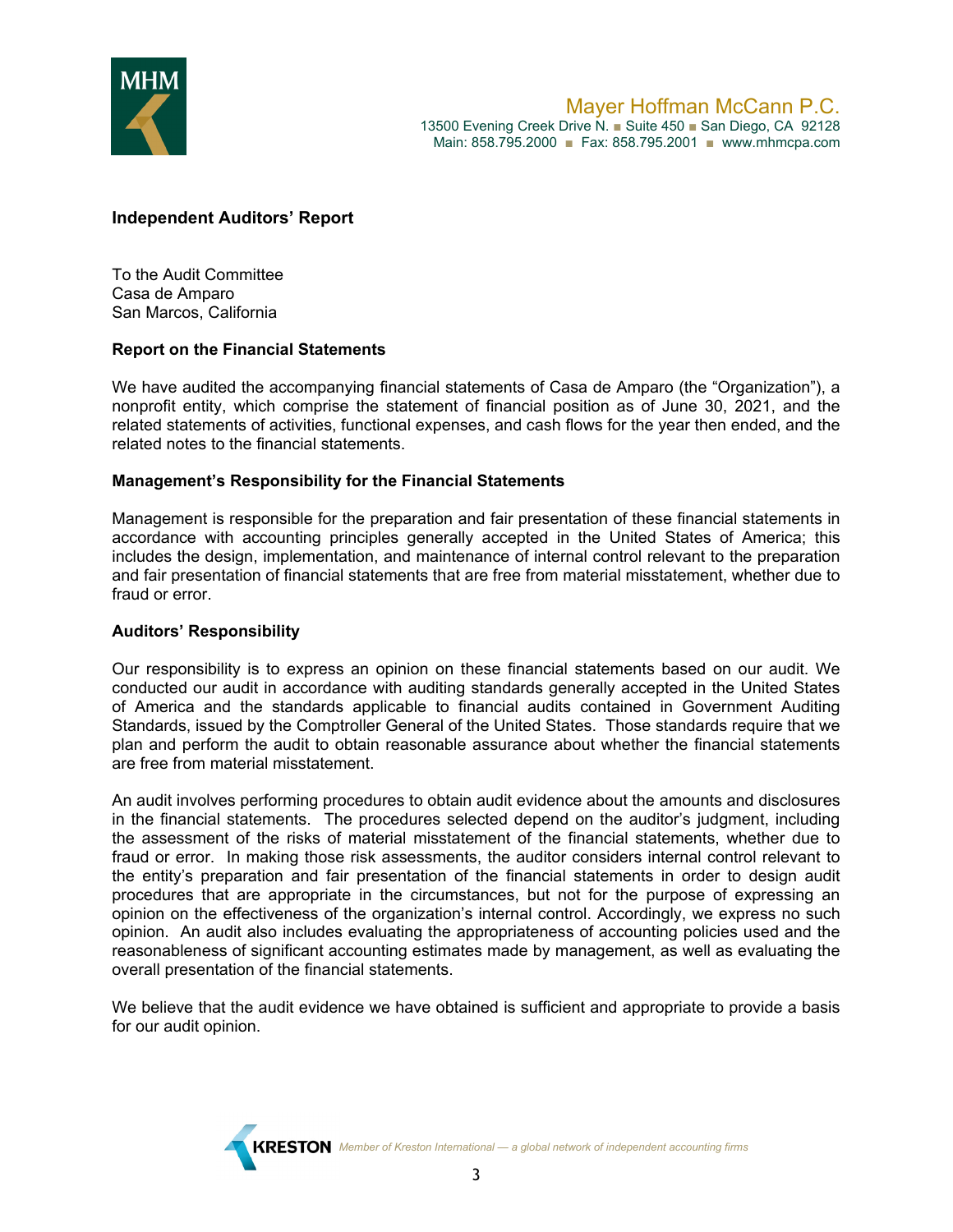

# **Opinion**

In our opinion, the financial statements referred to above present fairly, in all material respects, the financial position of Casa de Amparo as of June 30, 2021, and the changes in its net assets and its cash flows for the year then ended in accordance with accounting principles generally accepted in the United States of America.

# **Other Matters**

# **Report on Summarized Comparative Information**

We have previously audited Casa de Amparo's 2020 financial statements, and we expressed an unmodified audit opinion on those audited financial statements in our report dated January 8, 2021. In our opinion, the summarized comparative information presented herein as of and for the year ended June 30, 2020, is consistent, in all material respects, with the audited financial statements from which it has been derived.

# **Other Reporting Required by Government Auditing Standards**

In accordance with Government Auditing Standards, we have also issued our report dated March 3, 2022 on our consideration of Casa de Amparo's internal control over financial reporting and on our tests of its compliance with certain provisions of laws, regulations, contracts, and grant agreements and other matters. The purpose of that report is solely to describe the scope of our testing of internal control over financial reporting and compliance and the results of that testing, and not to provide an opinion on the effectiveness of Casa de Amparo's internal control over financial reporting or on compliance. That report is an integral part of an audit performed in accordance with Government Auditing Standards in considering Casa de Amparo's internal control over financial reporting and compliance.

Mayer Hoffman McCann P.C.

San Diego, California March 3, 2022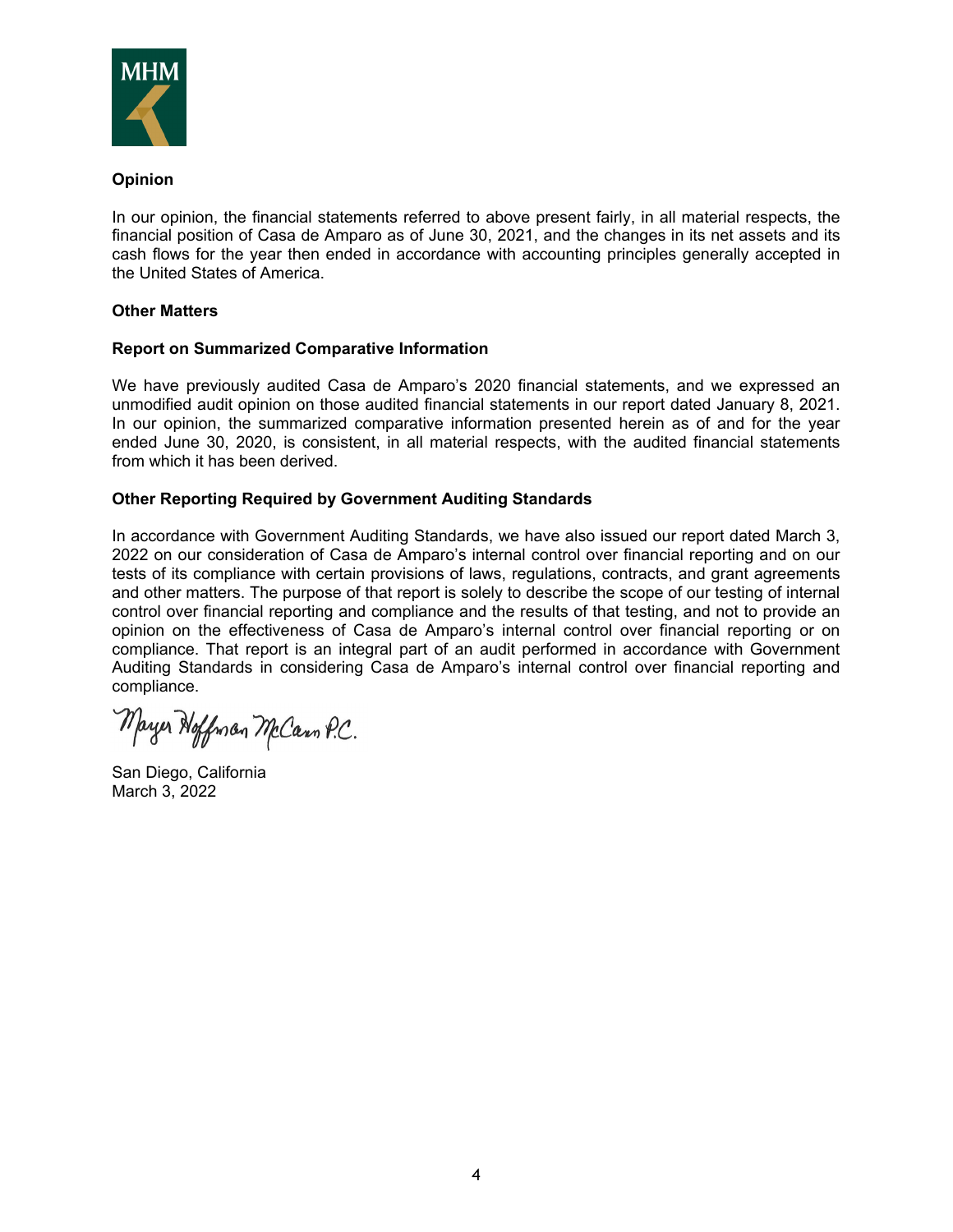# **Statements of Financial Position**

| As of June 30,                              | 2021             | 2020             |
|---------------------------------------------|------------------|------------------|
| <b>ASSETS</b>                               |                  |                  |
| <b>Current assets</b>                       |                  |                  |
| Cash and cash equivalents                   | \$<br>6,886,780  | \$<br>4,680,797  |
| Grants receivable                           | 1,063,254        | 955,301          |
| Pledges receivable, net                     | 255,000          | 255,000          |
| Prepaid expenses and other current assets   | 192,661          | 109,260          |
| <b>Total current assets</b>                 | 8,397,695        | 6,000,358        |
| Pledges receivable, net of current portion  | 252,427          | 257,282          |
| Land lease                                  | 966,343          | 1,019,536        |
| Deposits                                    | 38,842           | 28,587           |
| Funds held by community foundations         | 738,894          | 569,243          |
| Property and equipment, net of depreciation | 12,855,238       | 13,076,192       |
| <b>Total noncurrent assets</b>              | 14,851,744       | 14,950,840       |
| Total assets                                | \$<br>23,249,439 | \$<br>20,951,198 |
| <b>LIABILITIES AND NET ASSETS</b>           |                  |                  |
| <b>Current liabilities</b>                  |                  |                  |
| Accounts payable                            | \$<br>109,591    | \$<br>81,849     |
| Accrued compensation and other expenses     | 804,528          | 733,084          |
| Loan payable, current portion               | 121,320          | 114,452          |
| Deferred revenue                            | 404,233          | 456,028          |
| <b>Total current liabilities</b>            | 1,439,672        | 1,385,413        |
| <b>Other liabilities</b>                    |                  |                  |
| Loan payable, net of current portion        | 2,582,663        | 2,706,874        |
| <b>Total liabilities</b>                    | 4,022,335        | 4,092,287        |
| Net assets                                  |                  |                  |
| Without donor restrictions                  | 13,455,273       | 13,503,044       |
| With donor restrictions                     | 5,771,831        | 3,355,867        |
| Total net assets                            | 19,227,104       | 16,858,911       |
| Total liabilities and net assets            | \$<br>23,249,439 | \$<br>20,951,198 |

The accompanying notes to the financial statements are an integral part of these statements.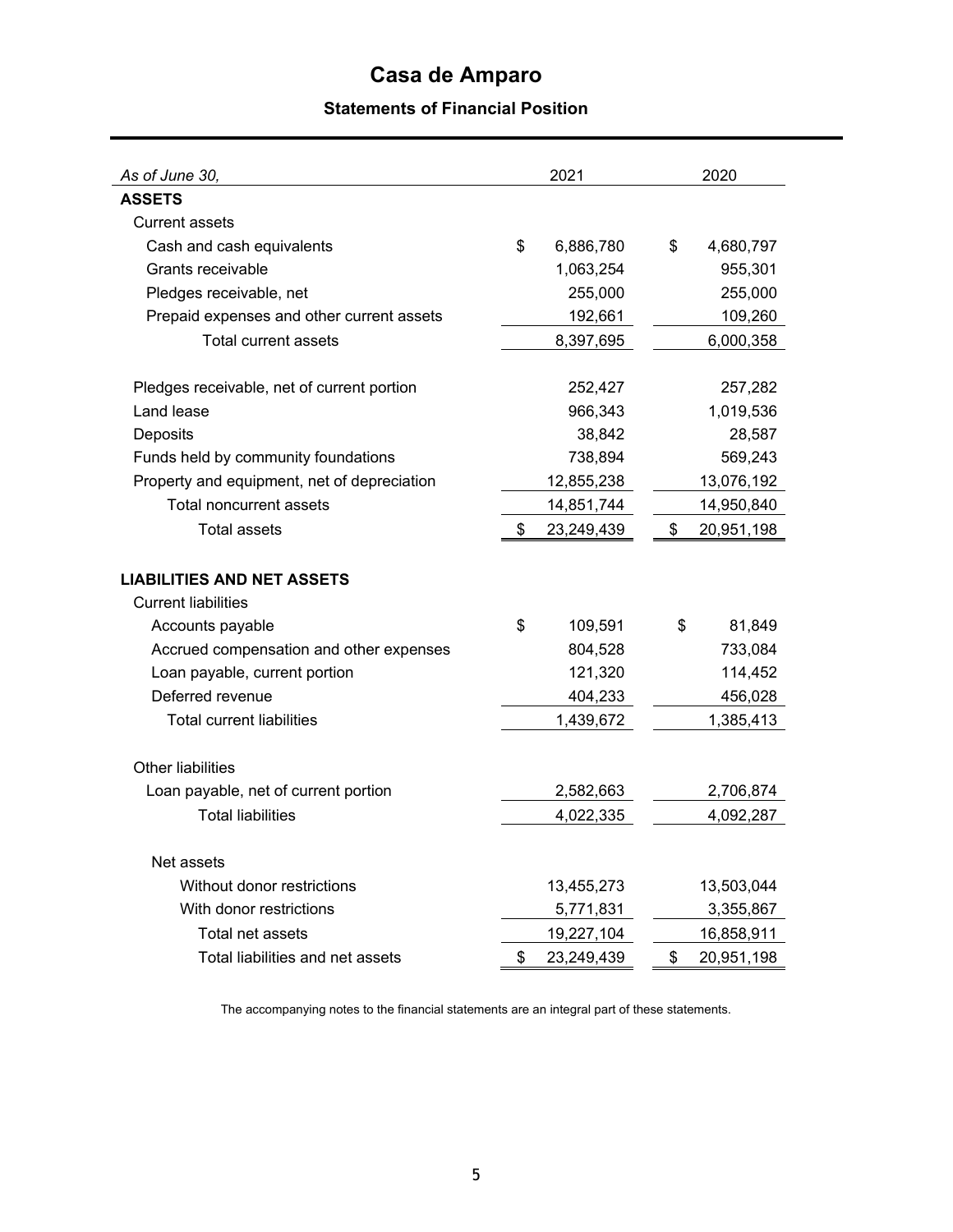# **Statements of Activities**

# **Year Ended June 30, 2021**

# **(With Summarized Financial Information for year ended June 30, 2020)**

|                                                     | Without<br>Donor<br>Restrictions | <b>With Donor</b><br><b>Restrictions</b> | Total        | 2020 Total   |
|-----------------------------------------------------|----------------------------------|------------------------------------------|--------------|--------------|
| <b>REVENUE AND SUPPORT</b>                          |                                  |                                          |              |              |
| <b>Grant Revenue</b>                                | \$8,632,004                      | \$                                       | \$8,632,004  | \$8,253,704  |
| Contributions                                       | 940,049                          | 2,778,164                                | 3,718,213    | 1,281,720    |
| Special events revenue and related<br>contributions | 388,475                          |                                          | 388,475      | 390,152      |
| In-kind donations                                   | 541,051                          |                                          | 541,051      | 229,425      |
| Interest and other income                           | 188,217                          | 39,149                                   | 227,366      | 109,186      |
| Net assets released from restrictions               | 401,349                          | (401, 349)                               |              |              |
| Total operating revenue and support                 | 11,091,145                       | 2,415,964                                | 13,507,109   | 10,264,187   |
| <b>EXPENSES</b>                                     |                                  |                                          |              |              |
| <b>Program Services</b>                             | 9,429,576                        |                                          | 9,429,576    | 8,561,326    |
| General and administrative                          | 1,024,935                        |                                          | 1,024,935    | 934,219      |
| Fundraising                                         | 589,261                          |                                          | 589,261      | 579,684      |
| Special events expense                              | 95,144                           |                                          | 95,144       | 144,755      |
| <b>Total Expenses</b>                               | 11,138,916                       |                                          | 11,138,916   | 10,219,984   |
| Change in net assets                                | (47, 771)                        | 2,415,964                                | 2,368,193    | 44,203       |
| Net assets, beginning of year                       | 13,503,044                       | 3,355,867                                | 16,858,911   | 16,814,708   |
| Net assets, end of year                             | \$13,455,273                     | \$5,771,831                              | \$19,227,104 | \$16,858,911 |

The accompanying notes to the financial statements are an integral part of these statements.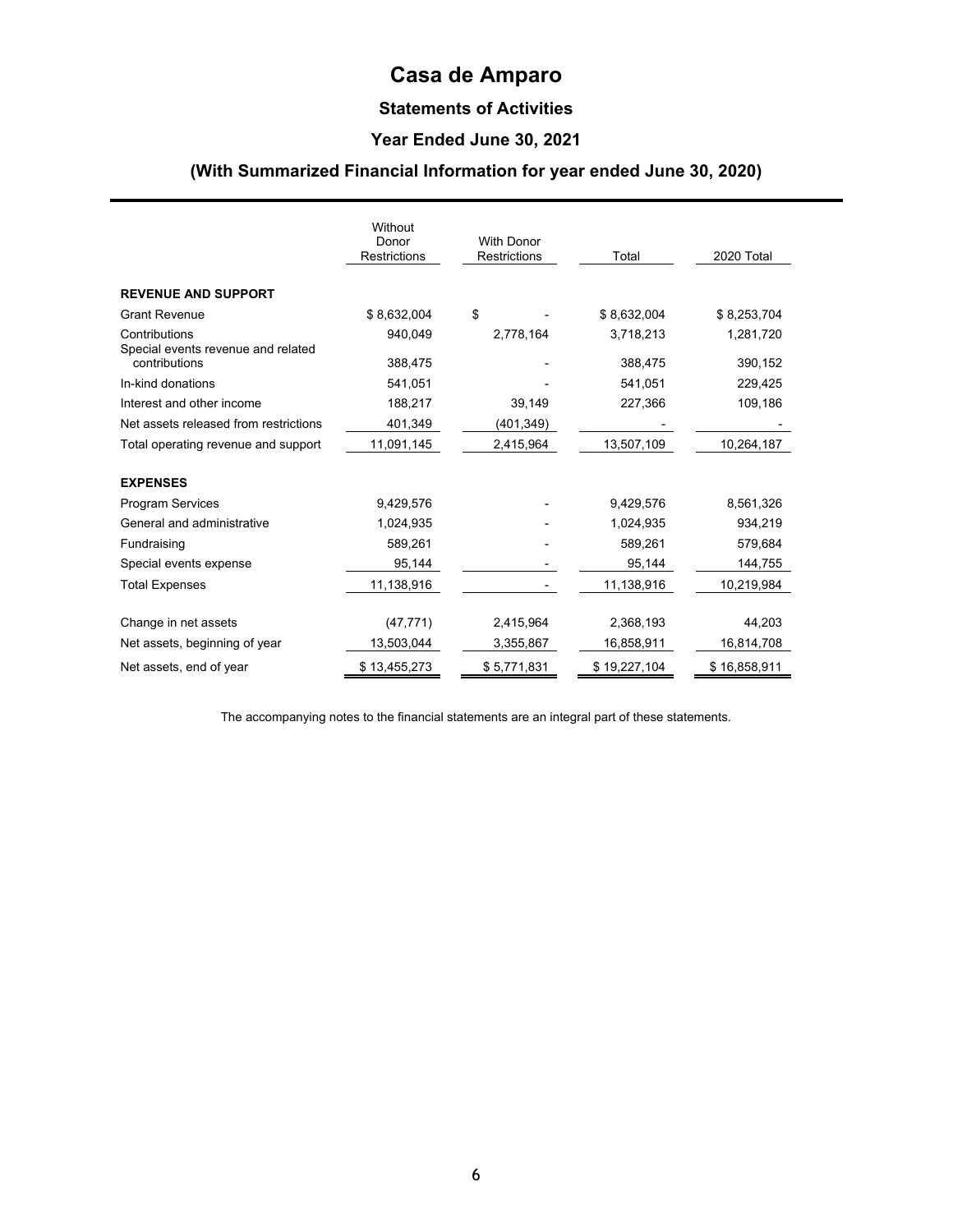# **Statements of Functional Expenses**

# **Year Ended June 30, 2021**

# **(With Summarized Financial Information for the year ended June 30, 2020)**

|                                | Residential<br>Services<br>(STRTP) | New<br>Directions<br>Transitional<br>Housing | Counseling<br><b>Services</b> | Family<br>Visitation | Total<br>Program<br>Services | General and<br>Administrative | Fundraising<br>and Special<br>Events | 2021 Total   | 2020 Total   |
|--------------------------------|------------------------------------|----------------------------------------------|-------------------------------|----------------------|------------------------------|-------------------------------|--------------------------------------|--------------|--------------|
| Salaries                       | \$3,163,367                        | \$436,889                                    | \$1,008,741                   | \$272,433            | \$4,881,430                  | \$657,795                     | \$453,952                            | \$5,993,177  | \$5,336,939  |
| <b>Benefits</b>                | 920,018                            | 83,761                                       | 182,600                       | 45,747               | 1,232,126                    | 149,790                       | 61,542                               | 1,443,458    | 1,320,769    |
| Occupancy                      | 289,939                            | 664,191                                      | 53,369                        | 26,188               | 1,033,687                    | 29,019                        | 8,370                                | 1,071,076    | 1,053,855    |
| Supplies                       | 456,732                            | 281,206                                      | 5,764                         | 57,858               | 801,560                      | 7,680                         | 2,771                                | 812,011      | 491,784      |
| Depreciation &<br>amortization | 268,962                            | 84,701                                       | 82,621                        | 35,925               | 472,209                      | 27,804                        | 11,208                               | 511,221      | 507,477      |
| Program expense                | 134,399                            | 244,841                                      | 6,006                         | 1,154                | 386,400                      | 5,444                         | 1,735                                | 393,579      | 378,029      |
| Professional services          | 50,985                             | 13,053                                       | 84,210                        | 6,606                | 154,854                      | 40,084                        | 7,430                                | 202,368      | 259,340      |
| Other expenses                 | 60,330                             | 1,480                                        | 1,583                         | 460                  | 63,853                       | 56,841                        | 22,058                               | 142,752      | 225,196      |
| Transportation                 | 56,836                             | 30,127                                       | 1,207                         | 46,807               | 134,977                      | 3,393                         | 2,271                                | 140,641      | 120,287      |
| Interest expense               | 63,792                             | 19,856                                       | 19,609                        | 10,766               | 114,023                      | 6,491                         | 2,661                                | 123,175      | 127,944      |
| Special event expense          |                                    |                                              |                               |                      |                              | 2,239                         | 92,905                               | 95,144       | 144,755      |
| Equipment expense              | 43,861                             | 7,289                                        | 8,549                         | 3,689                | 63,388                       | 18,413                        | 9,014                                | 90,815       | 134,461      |
| Telephone                      | 31,863                             | 23,829                                       | 11,727                        | 3,978                | 71,397                       | 2,570                         | 2,649                                | 76,616       | 67,089       |
| Training, meetings,<br>other   | 13,492                             | 2,067                                        | 2,863                         | 1,250                | 19,672                       | 17,372                        | 5,839                                | 42,883       | 52,059       |
| Total functional<br>expenses   | \$5,554,576                        | \$1,893,290                                  | \$1,468,849                   | \$512,861            | \$9,429,576                  | \$1,024,935                   | \$684,405                            | \$11,138,916 | \$10,219,984 |

The accompanying notes to the financial statements are an integral part of these statements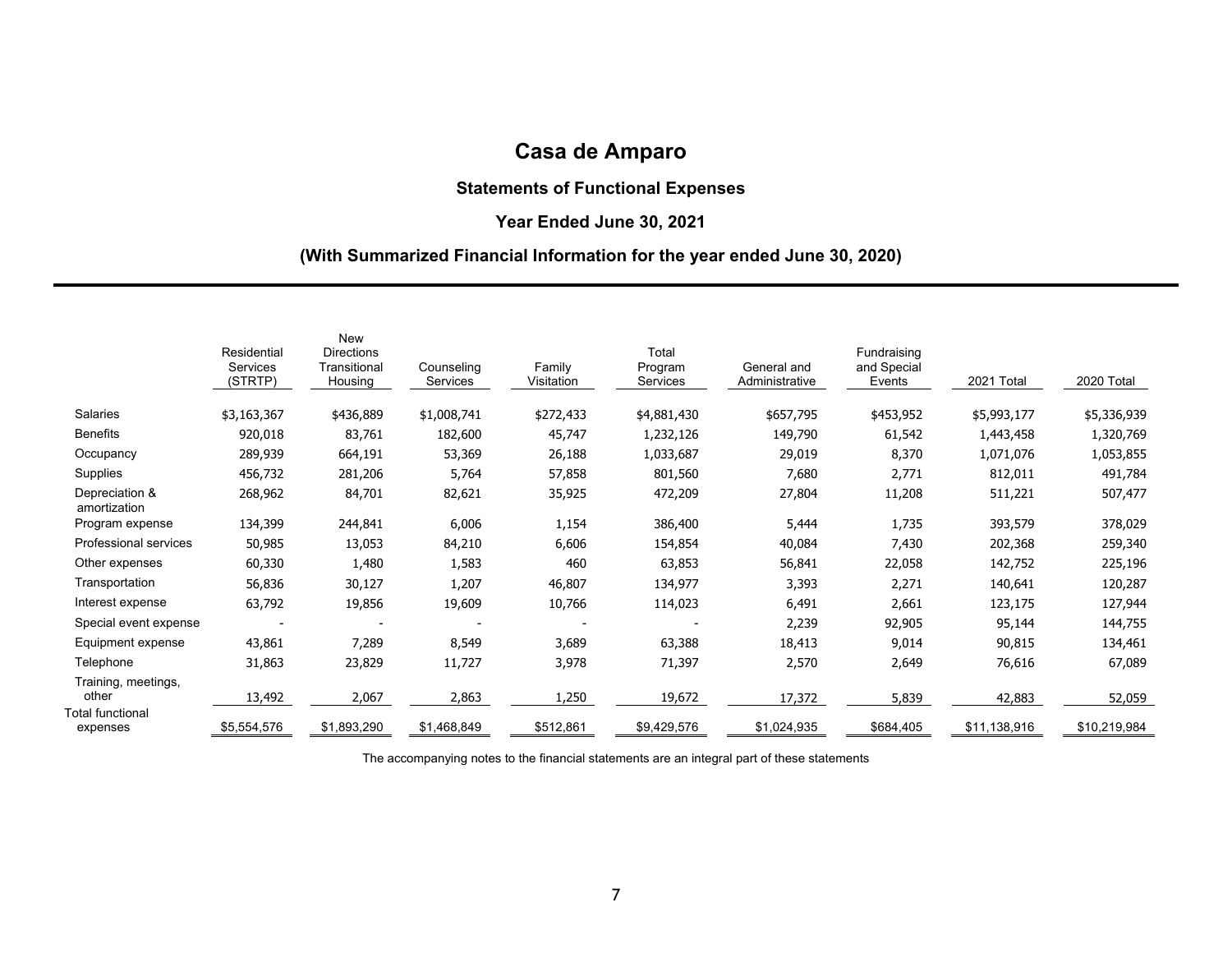# **Statements of Cash Flows**

| Years ended June 30,                                                                           | 2021            |    | 2020       |  |  |
|------------------------------------------------------------------------------------------------|-----------------|----|------------|--|--|
| CASH FLOWS FROM OPERATING ACTIVITIES                                                           |                 |    |            |  |  |
| Change in net assets                                                                           | \$<br>2,368,193 | \$ | 44,203     |  |  |
| Adjustments to reconcile change in net assets to net cash<br>provided by operating activities: |                 |    |            |  |  |
| Depreciation                                                                                   | 458,028         |    | 454,284    |  |  |
| Amortization of donated property                                                               | 53,193          |    | 53,193     |  |  |
| Realized and unrealized investment gains                                                       | (169, 652)      |    | (1,220)    |  |  |
| Change in discount of pledges receivable                                                       | (145)           |    | (436)      |  |  |
| Loss (gain) on sale of fixed assets                                                            | 1,350           |    | (2,719)    |  |  |
| Changes to operating assets and liabilities:                                                   |                 |    |            |  |  |
| Grants receivable                                                                              | (107, 953)      |    | 402,820    |  |  |
| Pledges receivable                                                                             | 5,000           |    | 14,922     |  |  |
| Prepaid expenses and other current assets                                                      | (83, 401)       |    | 78,237     |  |  |
| Deposits                                                                                       | (10, 255)       |    | 49,309     |  |  |
| Accounts payable                                                                               | 27,742          |    | (57, 248)  |  |  |
| Accrued compensation and other expenses                                                        | 71,444          |    | 76,765     |  |  |
| Deferred revenue                                                                               | (51, 795)       |    | 424,656    |  |  |
| Net cash provided by operating activities                                                      | 2,561,749       |    | 1,536,766  |  |  |
| CASH FLOWS FROM INVESTING ACTIVITIES                                                           |                 |    |            |  |  |
| Purchases of property and equipment                                                            | (65, 455)       |    | (64, 547)  |  |  |
| Additions to construction in progress                                                          | (184, 630)      |    | (248, 286) |  |  |
| Proceeds from sale of property and equipment                                                   | 11,662          |    | 38,937     |  |  |
| Net cash flows used in investing activities                                                    | (238, 423)      |    | (273, 896) |  |  |
| CASH FLOWS FROM FINANCING ACTIVITIES                                                           |                 |    |            |  |  |
| Repayments on loan payable                                                                     | (117, 343)      |    | (107,086)  |  |  |
| Net cash used in financing activities                                                          | (117, 343)      |    | (107,086)  |  |  |
| Change in cash and cash equivalents                                                            | 2,205,983       |    | 1,155,784  |  |  |
| CASH AND CASH EQUIVALENTS AT BEGINNING OF YEAR                                                 | 4,680,797       |    | 3,525,013  |  |  |
| CASH AND CASH EQUIVALENTS AT END OF YEAR                                                       | \$<br>6,886,780 | \$ | 4,680,797  |  |  |
| SUPPLEMENTAL CASH FLOW INFORMATION                                                             |                 |    |            |  |  |
| Cash paid for interest                                                                         | \$<br>123,175   | \$ | 129,458    |  |  |
|                                                                                                |                 |    |            |  |  |

The accompanying notes to the financial statements are an integral part of these statements.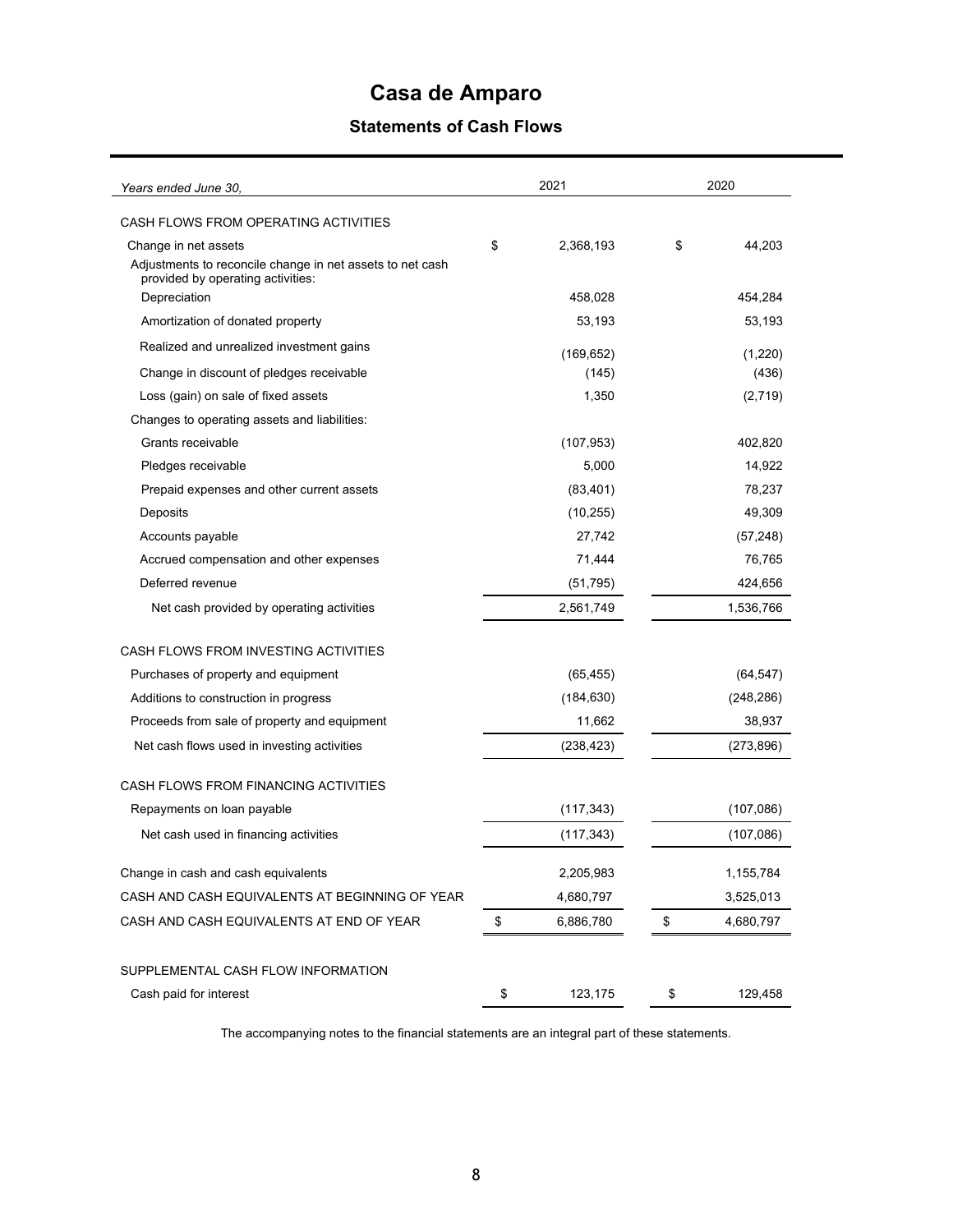#### **Note 1 - Nature of activities**

Casa de Amparo (the Organization) was established in 1978 in California as a non-profit corporation and is recognized as a 501(c)(3) Tax Exempt organization by the IRS. Casa de Amparo's mission is to support those affected by, and at risk of, child abuse or neglect through a range of programs and services that promote healing, growth, and healthy relationships.

Casa de Amparo is recognized as a major force in the field of child abuse prevention and treatment. Partnering with the greater San Diego community, it assures that children and their families receive unique and innovative services for healing, for stopping child mistreatment of any kind, and for ending generational cycles of abuse. The result is a community where child abuse and neglect are not tolerated, and where child abuse awareness and prevention are priorities.

The Organization offers four integrated child abuse prevention and treatment programs. Residential Services (Short Term Residential Therapeutic Program or STRTP) provides 24-hour care and supportive/therapeutic services for children, from birth to 18, removed from the home due to abuse or neglect, including pregnant and parenting teens and their babies, and youth with special healthcare needs. New Directions provides transitional housing and supportive services to help former foster youth, ages 18 to 25, make a successful transition from foster care to independent living. Counseling Services provides trauma-informed therapy and case management for children and families experiencing, or at-risk of, child abuse or neglect. Family Visitation Services provides supervised visits and promotes healthy family relationships and reunification.

The Organization has two campuses. The Casa Kids Campus on 11.4 acres owned by the Organization in the Twin Oaks Valley area of San Marcos was opened in April 2012. This campus provides housing for up to 50 children including 12 infants, and has a basketball court, a volleyball court, walking trails, gardens, a library, a learning center, an art/activities room, training rooms and administrative/support offices. The second campus is in Oceanside and is shared by Family Visitation Services and New Directions with buildings owned by the Organization and a long-term land lease agreement with the City of Oceanside.

In 2016, Casa de Amparo responded to the growing need for intensive residential care for pregnant and parenting female foster youth and their babies by expanding its pregnant and parenting program capacity and space and also expanding overall clinical support space on the Casa Kids Campus. The cottage for pregnant and parenting female foster youth and their babies now serves up to 12 moms and 12 babies simultaneously.

In order to comply with the State of California's Continuum of Care Reform (CCR), Casa de Amparo implemented STRTP standards and began the process of Joint Commission accreditation early in fiscal year 2017. Joint Commission accreditation was awarded May 19, 2017. Casa de Amparo received STRTP approval and its licensure from the State of California in January 2019.

In 2018, Casa de Amparo added the Transition Preparation Program (TPP) within its Residential Services program. The TPP serves older teenage foster youth, including youth who are pregnant or parenting. The TPP maintains all aspects of supervision and services provided in Residential Services while preparing teens to live independently by simulating apartment style living.

In 2020, Casa de Amparo continued its campaign to raise funds to expand the Casa Kids Campus in San Marcos to include a Teen Wellness Center (TWC) for Foster Youth. The TWC will be licensed by California Community Care Licensing as a Community Treatment Facility, which is a secure Short-Term Residential Therapeutic Program (STRTP). The Teen Wellness Center will be the first of its kind in San Diego County and only the third in California. The TWC will serve foster youth who are in need of a higher level of emotional, behavioral and mental health care.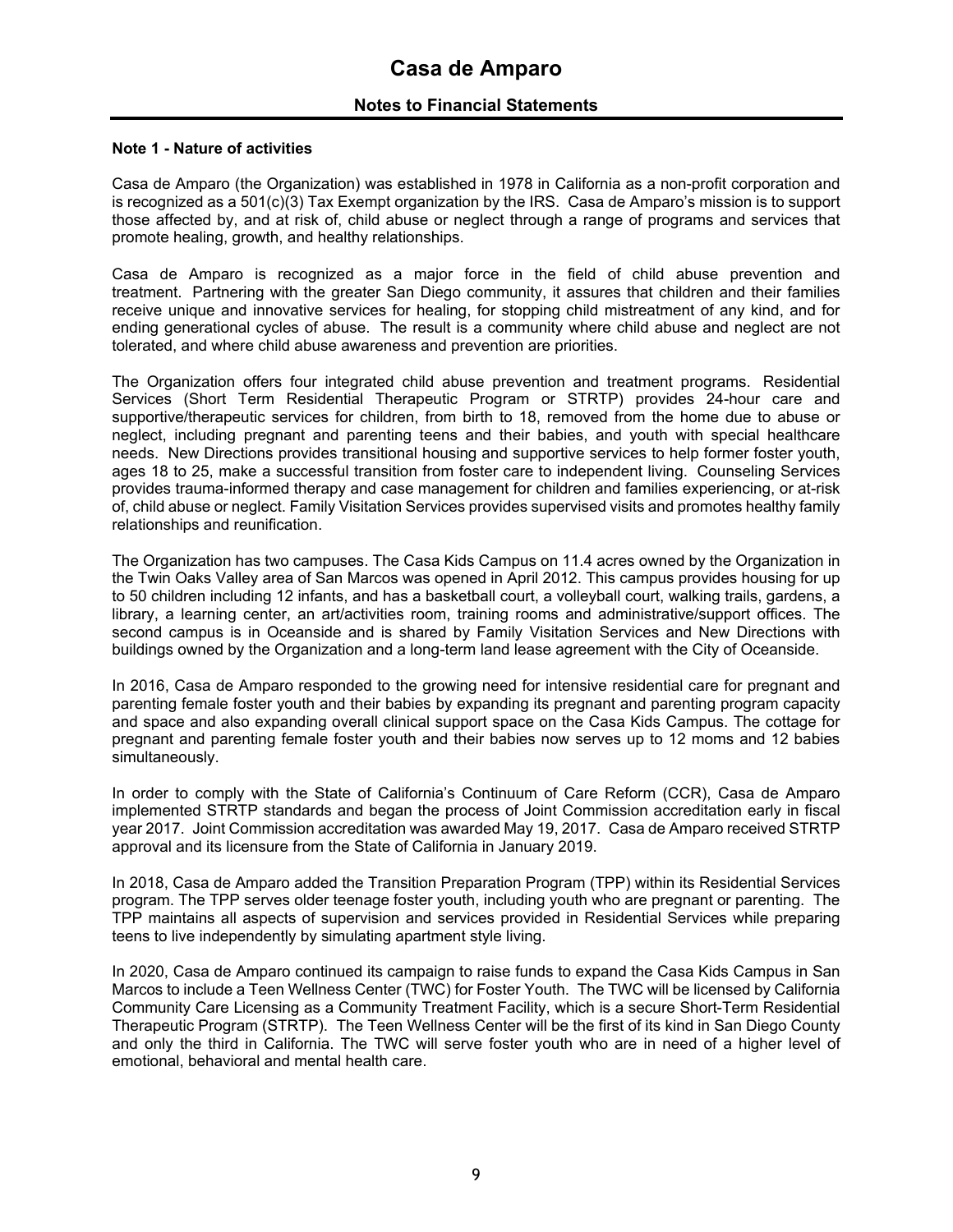#### **Note 1 - Nature of activities (continued)**

The TWC will play a vital role in the child abuse treatment and prevention services provided to children affected by complex trauma that would otherwise likely be placed out of state. The Organization plans to break ground on the TWC in April of 2022.

#### **Note 2 - Summary of significant accounting policies**

*Basis of Presentation –* The Organization's financial statements have been prepared on the accrual basis of accounting in accordance with accounting principles generally accepted in the United States of America ("GAAP"). Based on the existence or absence of donor-imposed restrictions, the Organization classifies resources into two categories: without donor restrictions and with donor restrictions.

> *Without Donor Restrictions* – Net assets without donor restrictions are free of donor-imposed restrictions. All revenues, gains, and losses that are not restricted by donors are included in this classification. All expenditures are reported in the without donor restrictions class of net assets, including expenditures funded by restricted contributions. Expenditures funded by restricted contributions are reported in the without donor restrictions net asset class because the use of restricted contributions is in accordance with donors' stipulations results in the release of such restrictions.

> *With Donor Restrictions* – Net assets with donor restrictions are limited as to use by donorimposed stipulations that may expire with the passage of time or that may be satisfied by action of the Organization. The Organization reports gifts of cash and other assets as revenue with donor restrictions if they are received with donor stipulations that limit the use of the donated assets. When a donor restriction expires, that is, when a stipulated time restriction ends or purpose restriction is accomplished, the net assets are reclassified as net assets without donor restriction and reported in the statements of activities as net assets released from restrictions.

> Some net assets with donor restrictions include a stipulation that assets provided be maintained permanently (perpetual in nature) while permitting the Organization to expend the income generated by the assets in accordance with the provisions of additional donor imposed stipulations or a Board approved spending policy.

*Revenue Recognition –* Revenue from grants is recognized to the extent of eligible services or costs incurred up to an amount not to exceed the total grant/contract authorized. Any amounts received in advance are deferred until earned.

All other donor restricted contributions are reported as an increase in net assets with donor restrictions, depending on the nature of the restriction. When a restriction expires (that is, when a stipulated time restriction ends or purpose restriction is accomplished), net assets with donor restrictions are reclassified to net assets without donor restrictions and reported in the statements of activities as net assets released from restrictions.

Contributed property and equipment are recorded at fair value at the date of donation. Contributions with donor-imposed stipulations regarding how long the contributed assets must be used are recorded as net assets with donor restrictions; otherwise, the contributions are recorded as net assets without donor restrictions.

The Organization has capitalized the value of the donated land lease as a contribution with donor restrictions. Each year the Organization reclassifies amortization of the land lease from net assets with donor restrictions to net assets without donor restrictions. For the year ended June 30, 2021 and 2020, the ending value of the land lease is \$966,343 and \$1,019,536, respectively.

*Cash and Cash Equivalents –* the Organization considers cash on hand and short term investments with original maturities of three months or less to be cash and cash equivalents.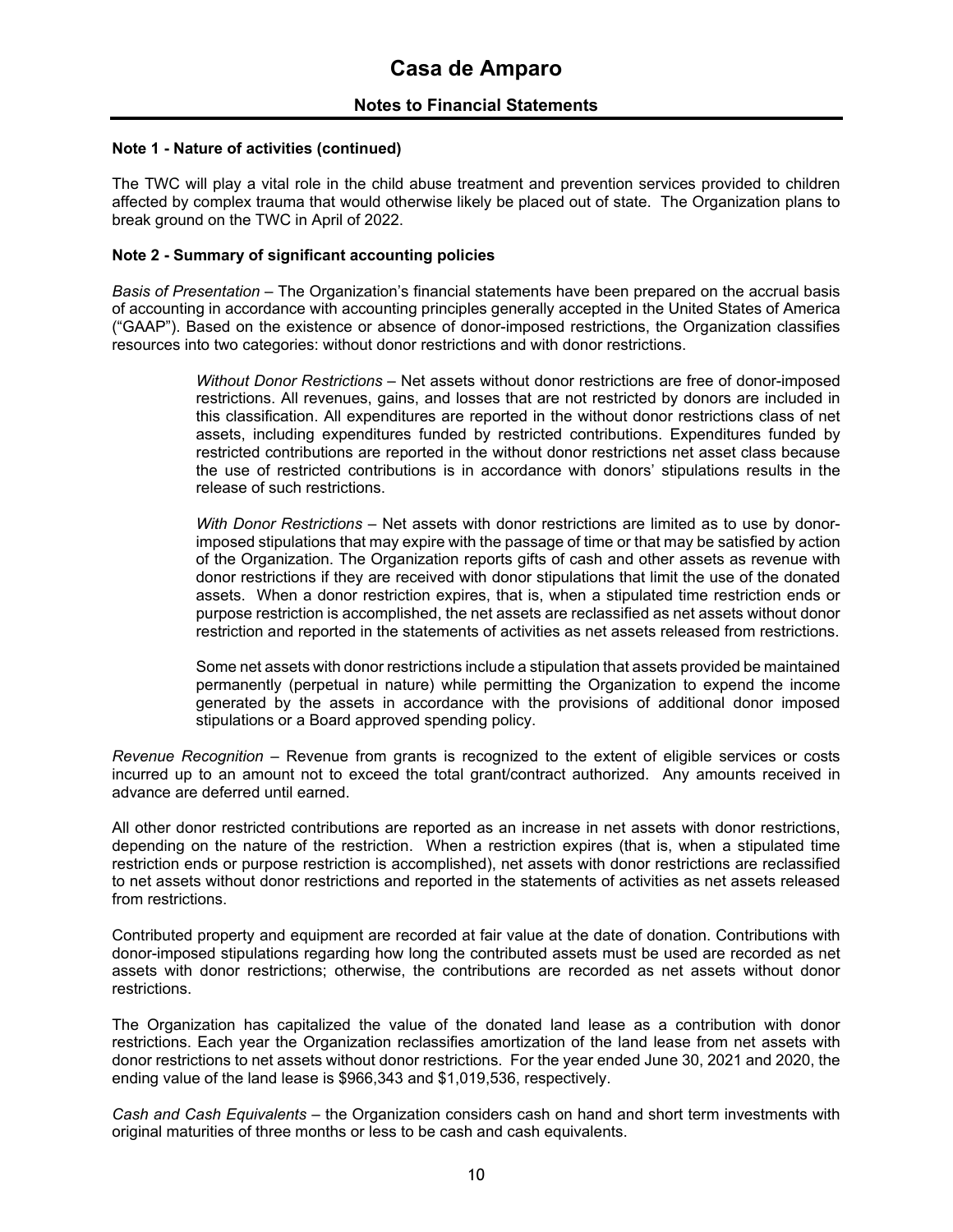# **Note 2 - Summary of significant accounting policies (continued)**

*Grants Receivable –* Grants receivable arise in the normal course of operations. It is the policy of management to review the outstanding grants receivable at year-end, as well as the bad debt write-offs experienced in the past, and establish an allowance for doubtful accounts for uncollectible amounts. Management determined that no allowance is necessary at June 30, 2021 and 2020.

*Pledges Receivable –* Unconditional promises to give cash and other assets are recognized as revenue in the period received. Conditional promises to give are not recognized until donor stipulations are met. Unconditional promises to give that are expected to be collected within one year are recorded at net realizable value. Unconditional promises to give, with payments due to the Organization beyond one year, are recorded as net assets with donor restrictions at the estimated present value of the expected future cash flows, using credit risk adjusted rates applicable to the years in which the promises are expected to be received. Amortization of the discounts is recorded as contribution revenue in the appropriate net asset class.

An allowance for uncollectible pledges receivable is provided based upon management's judgement of such factors as prior collection history and other relevant factors. Management determined that no allowance is necessary at June 30, 2021 and 2020.

*Funds held by Community Foundations –* The Organization transferred assets to community foundations holding them as endowed component funds for the benefit of the Organization. See Note 6 for additional detail.

*Property and Equipment –* Acquisitions of property and equipment of \$5,000 or more are capitalized. Property and equipment are stated at cost or, if donated, at the appropriate fair market value at the date of donation. Expenditures for maintenance and repairs are charged against operations. Depreciation is computed using the straight-line method over the estimated useful lives of the related assets of 5 to 45 years.

| <b>Buildings</b>        | $20 - 45$ years |
|-------------------------|-----------------|
| Furniture and equipment | $5 - 7$ years   |
| <b>Vehicles</b>         | 5 years         |

Depreciation expense was \$458,028 and \$454,284 for the years ended June 30, 2021 and 2020, respectively.

*Valuation of Long-Lived Assets –* Accounting Standards Codification (ASC) Topic 360, *Property, Plant, and Equipment* requires that long-lived assets and certain identifiable intangibles to be held and used by the Organization be reviewed for impairment whenever events of changes in circumstances indicate that the carrying amount of an asset may not be recoverable.

Impairment, which is determined based upon the estimated fair value of the asset, is recorded when estimated undiscounted cash flows expected to be generated by the asset is insufficient to recover its net carrying value. As of June 30, 2021, the Organization did not identify any events or circumstances that would require recognition of an impairment loss under this standard.

*Donated Stock –* In accordance with authoritative guidance, investments in equity securities with readily determinable fair market values and all debt securities are reported at fair value with gains and losses included in the statement of activities. Realized gains and losses on the sale of securities are based upon the original cost of the security, as determined by the specific identification method. Unrealized gains and losses represent the change in the fair market value of the individual investments for the year or since the acquisition date if acquired during the year and are recorded in the statement of activities as part of current year operations.

Securities acquired by gift are recorded at their fair market value at the date of the gift. The Organization's policy is to liquidate all gifts of securities immediately upon receipt.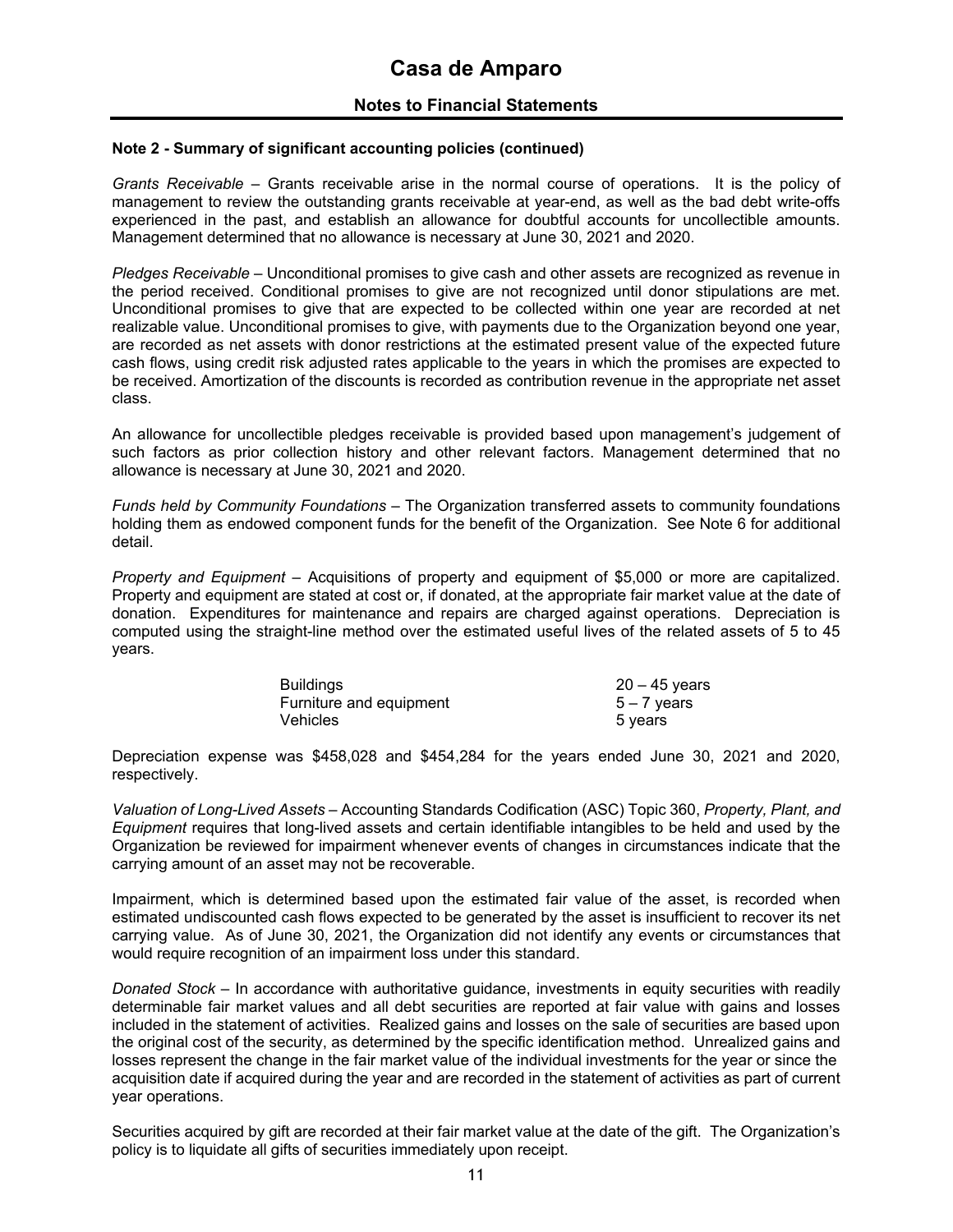# **Note 2 - Summary of significant accounting policies (continued)**

*Contributed Materials and Services –* Contributed materials are recorded at their fair market value where an objective basis is available to measure their value. Such items are capitalized or charged to operations as appropriate. Certain contributed items are auctioned at the Organization's special events. Contributed items are included in the statements of activities as in-kind donations and program and special event expenses. The Organization recorded a total of \$541,051 and \$229,425 in operational expenses related to in-kind donations for the years ended June 30, 2021 and 2020, respectively. The Organization receives a substantial amount of services donated by volunteers in carrying out the Organization's program services. The services do not meet the criteria as contributions and are, therefore, not recognized in the financial statements.

*Functional allocation of expenses –* The Organization allocates its expenses on a functional basis among its various programs and supporting services. Expenditures which can be identified with a specific program or support service are allocated directly, according to their natural expenditure classification. Costs that are common to several functions are allocated among the program and supporting services based on time records, space utilized, and estimates made by the Organization's management.

*Use of Estimates –* The preparation of financial statements in conformity with accounting principles generally accepted in the United States of America, requires the Organization to make estimates and assumptions that affect the amounts reported in the financial statements and accompanying notes. The Organization believes that the estimates utilized in preparing these financial statements are reasonable; however, actual results could differ from those estimates.

*Income Taxes –* The Organization is a qualified nonprofit organization that is exempt from income taxes under Section 501(c)(3) of the Internal Revenue Code and Section 23701(d) of the California Revenue and Taxation Code. The Financial Accounting Standards Board (FASB) issued Accounting Standards Notification No. 740-10, *Accounting for Uncertainties in Income Taxes,* which sets a minimum threshold for financial statement recognition of the benefit of tax position taken or expected to be taken in a tax return. The Organization uses a loss contingencies approach for evaluating uncertain tax positions and continually evaluates changes in tax law and new authoritative rulings. Management believes that the Organization has no uncertain tax positions.

*New Accounting Pronouncements –* In February 2016, the FASB issued ASU 2016-02, Leases ("Topic 842"), and issued several subsequent amendments to the initial guidance. The amendments in these updates require lessees to recognize the following for all leases (with the exception of short-term leases) at the commencement date, a lease liability, which is a lessee's obligation to make lease payments arising from a lease, measured on a discounted basis; and, a right-of-use asset, which is an asset that represents the lessee's right to use, or control the use of, a specified asset for the lease term. The amendments in this update will be effective for the annual period beginning after December 15, 2021. Early adoption is permitted. The Company has yet to assess the full impact of this guidance.

*Subsequent Events –* Subsequent events are events or transactions that occur after the statement of financial position date but before financial statements are available to be issued. The Organization recognizes in the financial statements the effects of all subsequent events that provide additional evidence about conditions that existed at that date, including the estimates inherent in the process of preparing financial statements. The Organization's financial statements do not recognize subsequent events that provide evidence about conditions that did not exist at the date of the statement of financial position, but arose after that date and before the financial statements are available to be issued. The Organization has evaluated subsequent events through March 3, 2022, which is the date the financial statements are available for issuance.

In May 2021, the Center for Medicaid and Medicare Services (CMS) determined that Short-term Residential Therapeutic Programs (STRTPs) cannot be exempted from Institute for Mental Disease (IMD) determination. The California Department of Health Care Services (DHCS) was subsequently directed to conduct IMD determination reviews of all STRTPs to ascertain if they're eligible to claim federal financial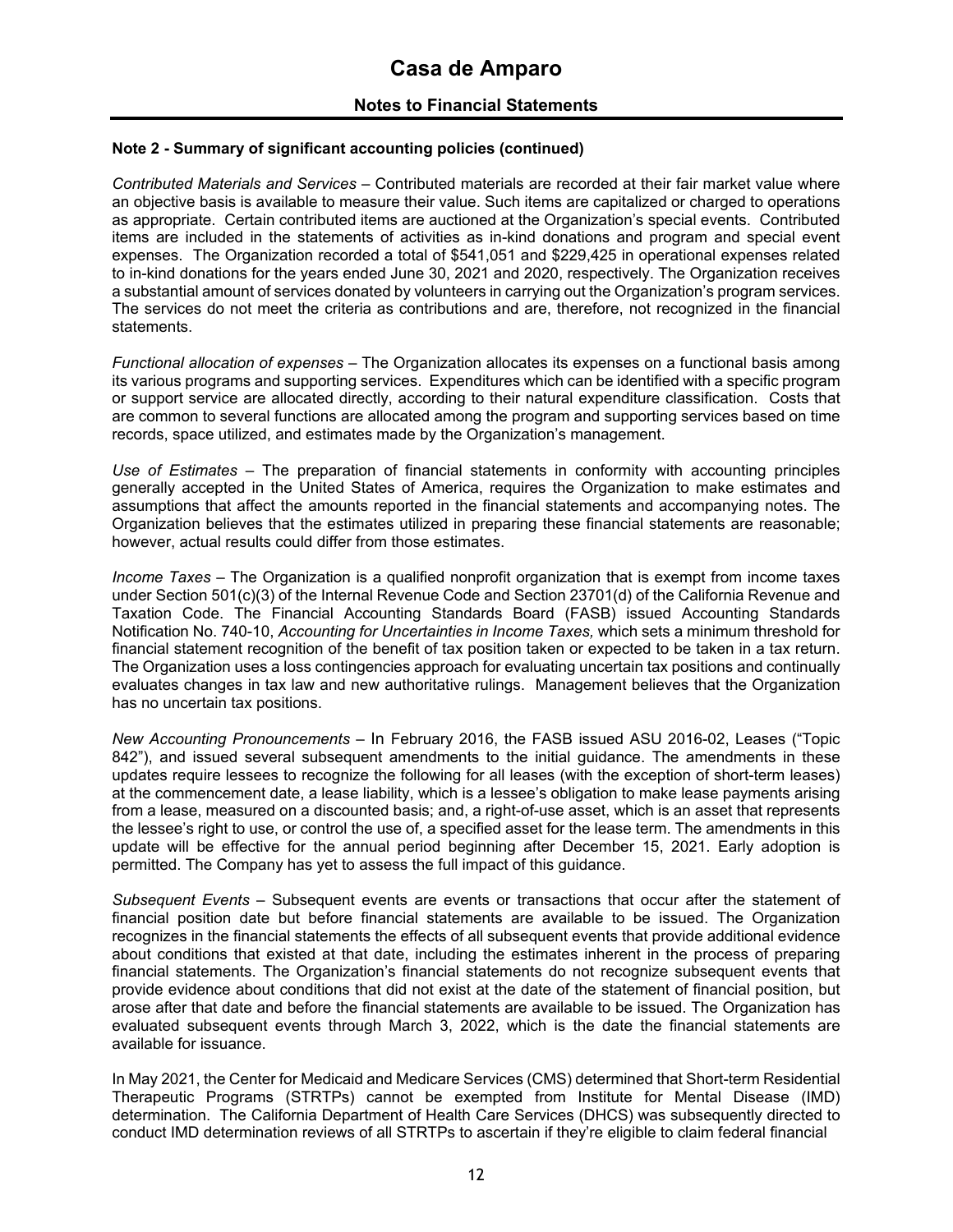# **Note 2 - Summary of significant accounting policies (continued)**

participation (FFP). The DHCS is working with the California Department of Social Services (CDSS) to provide guidance to STRTP providers to facilitate the IMD determination reviews.

An IMD is "a hospital, nursing facility, or other institution of more than 16 beds that is primarily engaged in providing diagnosis, treatment, or care of persons with mental diseases, including medical attention, nursing care, and related services. Whether an institution is an institution for mental diseases is determined by its overall character as that of a facility established and maintained primarily for the care and treatment of individuals with mental diseases, whether or not it is licensed as such." A facility designated as an IMD is not eligible to claim FFP for any expenditure for services provided to IMD residents.

In order to continue receiving FFP, Casa de Amparo would have to reduce its number of STRTP beds from 38. Alternatively, Casa de Amparo is exploring having two STRTP licenses from CDSS for 16 each (total 32) on the San Marcos campus, each program/license with its own distinct address. If the latter option is approved by DHCS, Casa de Amparo would be able to provide a total of 32 STRTP beds.

Initially, the DHCS required the IMD determination be completed by December 31, 2021. However, on November 23, 2021, Casa de Amparo received confirmation that it's IMD determination due date was deferred to December 31, 2022.

#### **Note 3 - Fair Value Measurements**

Due to the short-term nature of cash equivalents, receivables, prepaid expense, accounts payable and deferred income, fair value approximates carrying value. In accordance with Financial Accounting Standards Board Codification No. 820 (FASB ASC 820), fair value is defined as the price that the Organization would receive upon selling an asset or transferring a liability in an orderly transaction to an independent buyer in the principal or most advantageous market of the asset.

FASB ASC 820 also establishes a three-tier hierarchy, which requires an entity to maximize the use of observable inputs and minimize the use of unobservable inputs and to establish the classification of fair value measurements for disclosure purposes. Inputs refer broadly to the assumptions that market participants would use in pricing the asset or liability, including assumptions about risk. Inputs may be observable or unobservable. Observable inputs are inputs that reflect the assumptions market participants would use in pricing the asset or liability developed based on market data obtained from sources independent of the reporting entity. Unobservable inputs are inputs that reflect the reporting entity's own assumptions about the assumptions market participants would use in pricing the asset or liability developed based on the best information available.

The standard describes three-tier hierarchy of inputs that may be used to measure fair value as follows.

- **Level 1:** Quoted prices (unadjusted) of identical assets or liabilities in active markets that the entity has the ability to access as of the measurement date.
- **Level 2:** Significant other observable inputs other than Level 1 prices, such as quoted prices for similar assets or liabilities, quoted prices in markets that are not active, and other inputs that are observable or can be corroborated by observable market data.
- **Level 3:** Significant unobservable inputs that reflect the Organization's own assumptions about the assumptions that market participants would use in pricing an asset or liability.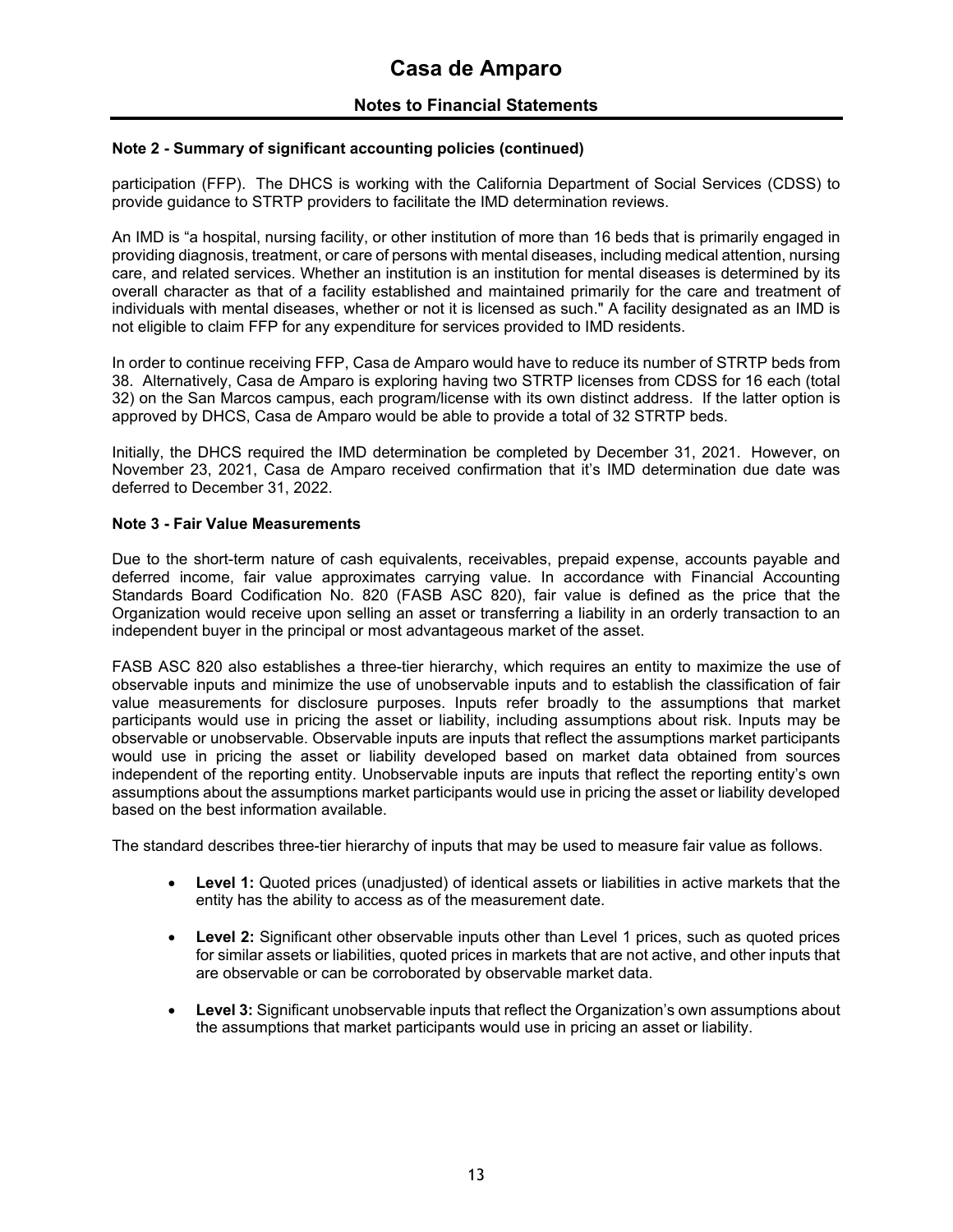# **Note 3 - Fair Value Measurements (continued)**

Assets and liabilities measured at fair value on a recurring basis are summarized as below:

|                                                                                                         | Fair Value Measurements at June 30, 2021, Using: |                    |    |                                                                                          |    |                                                           |                                                  |
|---------------------------------------------------------------------------------------------------------|--------------------------------------------------|--------------------|----|------------------------------------------------------------------------------------------|----|-----------------------------------------------------------|--------------------------------------------------|
| June 30, 2021                                                                                           |                                                  | Total              |    | <b>Quoted Prices</b><br>in Active<br>Markets for<br><b>Identical Assets</b><br>(Level 1) |    | Significant<br>Other<br>Observable<br>Inputs<br>(Level 2) | Significant<br>Unobservable<br>Inputs<br>Level 3 |
| <b>Endowment Investor Pools:</b><br>San Diego Foundation<br>Jewish Community Foundation of<br>San Diego | \$                                               | 345,872<br>393,022 | \$ |                                                                                          | \$ | 345,872<br>393,022                                        | \$                                               |
| Fair value, end of year                                                                                 | \$                                               | 738,894            | \$ |                                                                                          | \$ | 738,894                                                   | \$                                               |
|                                                                                                         |                                                  |                    |    |                                                                                          |    | Fair Value Measurements at June 30, 2020, Using:          |                                                  |
| June 30, 2020                                                                                           |                                                  | Total              |    | <b>Quoted Prices</b><br>in Active<br>Markets for<br><b>Identical Assets</b><br>(Level 1) |    | Significant<br>Other<br>Observable<br>Inputs<br>(Level 2) | Significant<br>Unobservable<br>Inputs<br>Level 3 |
| <b>Endowment Investor Pools:</b><br>San Diego Foundation<br>Jewish Community Foundation<br>of San Diego | \$                                               | 265,794<br>303,449 | \$ |                                                                                          | \$ | 265,794<br>303,449                                        | \$                                               |
| Fair value, end of year                                                                                 | \$                                               | 569,243            | \$ |                                                                                          | \$ | 569,243                                                   | \$                                               |

# **Note 4 - Concentration of Credit Risk**

# *Cash*

The Organization maintains cash balances at several financial institutions. Accounts at these institutions are secured by the Federal Deposit Insurance Corporation. At times, the balances may exceed federally insured limits. There have been no losses in such accounts. Management believes that the Organization is not exposed to any significant credit risk with respect to its cash.

#### *Revenue and Receivables*

The Organization received approximately 64% and 80% of its revenue from government contracts for the years ended June 30, 2021 and 2020, respectively. The Organization received \$4.9 million or 37% of its total revenue from Residential Services (STRTP) and \$1.7 million or 12% of its total revenue from its New Directions transitional housing program. For the year ended June 30, 2020, the Organization received \$5 million or 50% of its total revenue from Residential Services (STRTP) and \$1.5 million or 15% of its total revenue from its New Directions transitional housing program.

Pledges receivable totaled \$507,427 and \$520,000 as of June 30, 2021 and June 30, 2020, respectively. Of the total pledges receivable, \$500,000 is from one foundation.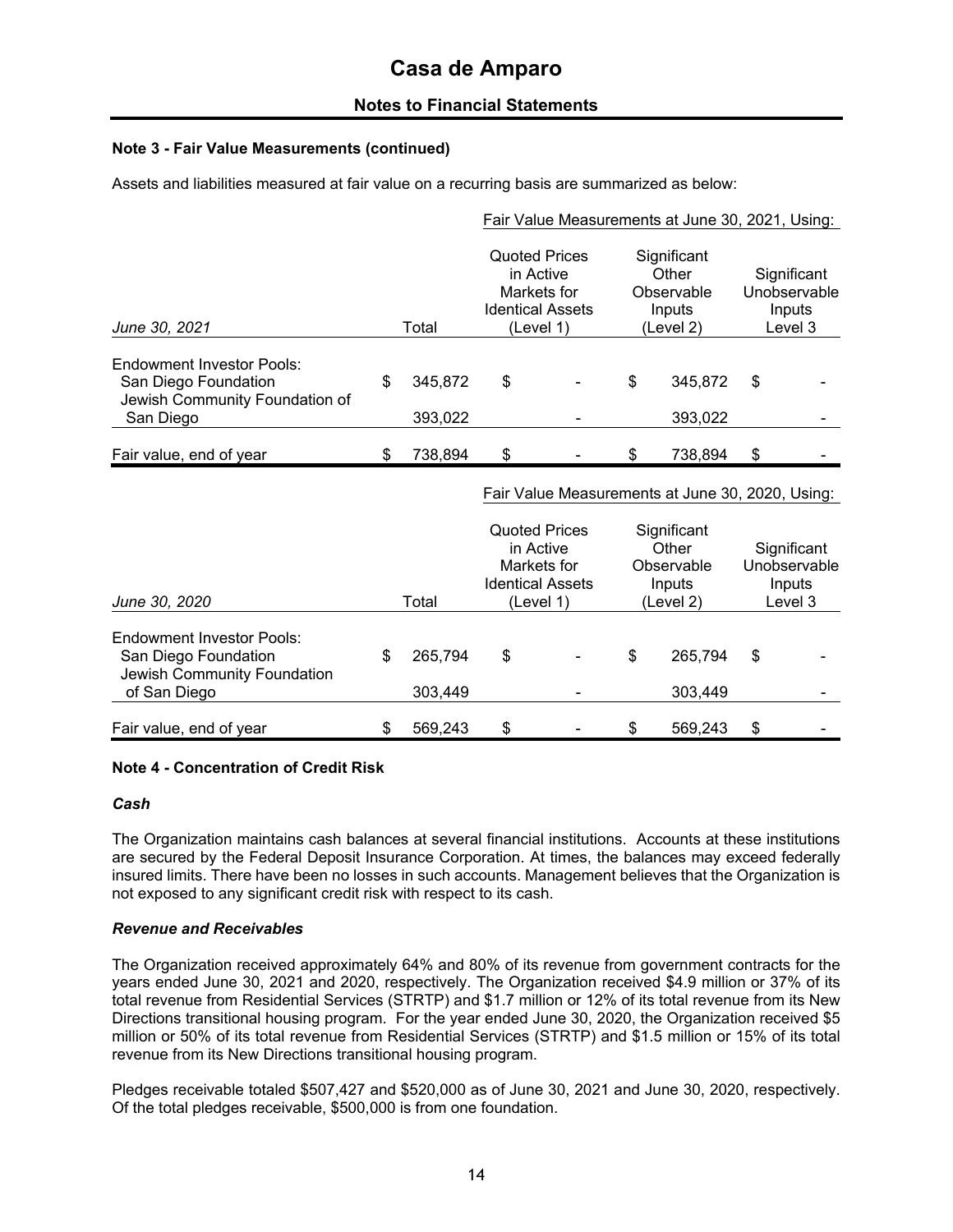# **Note 5 - Pledges Receivable**

Pledges receivable consist of the following at June 30:

|                                                                                                             | 2021                      |    | 2020                |
|-------------------------------------------------------------------------------------------------------------|---------------------------|----|---------------------|
| Net pledges receivable<br>Less imputed discount<br>Less allowance for doubtful accounts                     | \$<br>515,000<br>(7, 573) | \$ | 520,000<br>(7, 718) |
|                                                                                                             | \$<br>507,427             | S  | 512,282             |
| Contributions receivable consist of the following:<br>Due in less than one year<br>Due in one to five years | \$<br>255,000<br>260,000  | \$ | 255,000<br>265,000  |
|                                                                                                             | \$<br>515,000             | S  | 520,000             |

The net present value for the pledges due in more than one year is discounted at a rate of 3%.

# **Note 6 - Funds Held by Community Foundations**

Funds held by community foundations consist of endowment funds held by The San Diego Foundation and the Jewish Community Foundation of San Diego (the Foundations) for the benefit of the Organization.

The Organization has granted The San Diego Foundation variance power, which gives their Trustees the power to use the Fund for other purposes in certain circumstances. The Funds are subject to The San Diego Foundation's investment and spending policies.

The San Diego Foundation endowment funds are invested in the following assets classes:

| <b>Asset Class</b>    | %     |
|-----------------------|-------|
| Equity                | 47.9% |
| Hedge Funds           | 14.0% |
| Fixed Income          | 14.1% |
| <b>Real Assets</b>    | 6.2%  |
| Real Estate           | 5.5%  |
| <b>Private Equity</b> | 12.0% |
| Cash                  | 0.3%  |

The funds held at the Jewish Community Foundation of San Diego have been designated by the Organization's board of directors to be invested in their pool Organization funds, which have endowment like investment objectives.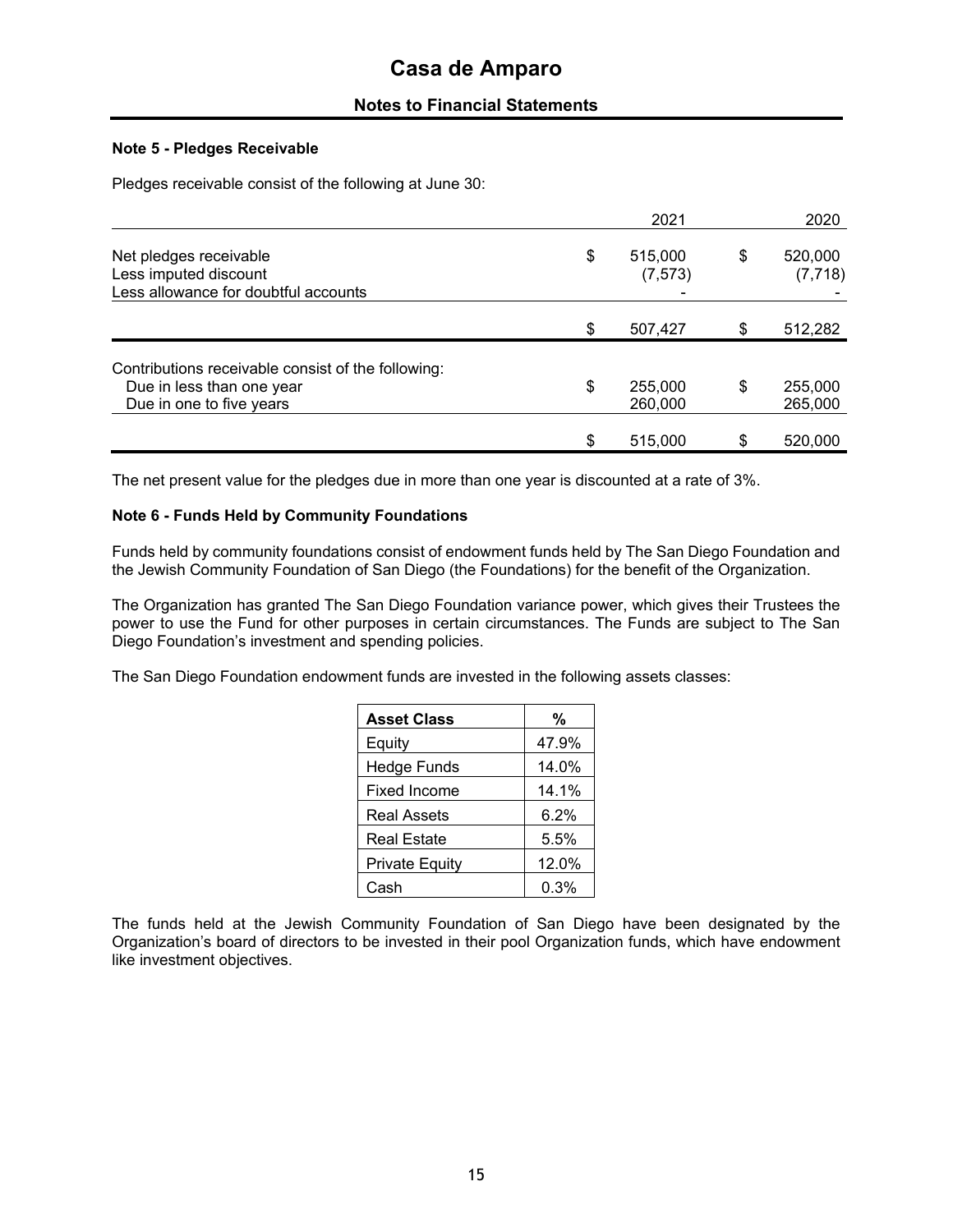# **Note 6 - Funds Held by Community Foundations (continued)**

The Jewish Community Foundation of San Diego pool Organization funds are invested in the following assets classes:

| <b>Asset Class</b>     | %     |
|------------------------|-------|
| Equity                 | 59.5% |
| Defensive Fixed Income | 11.9% |
| Real Assets            | 16.1% |
| Defensive Hedge Funds  | 12.5% |

The Organization reports the fair value of the Funds in the statement of financial position. Changes in the value of the Funds are reported as gains or losses in the statement of activities.

#### **Note 7 - Property and Equipment**

Property and equipment consist of the following at June 30:

|                                 | 2021             | 2020             |
|---------------------------------|------------------|------------------|
|                                 |                  |                  |
| <b>Buildings</b>                | \$<br>14,543,499 | \$<br>14,523,664 |
| Furniture and equipment         | 360,363          | 357,781          |
| Vehicles                        | 334,710          | 313,978          |
|                                 | 15,238,572       | 15,195,423       |
| Less: accumulated depreciation  | (4, 143, 066)    | (3,694,332)      |
|                                 | 11,095,506       | 11,501,091       |
| Land                            | 916,587          | 916,587          |
| <b>Construction in Progress</b> | 843,145          | 658,514          |
|                                 |                  |                  |
|                                 | 12,855,238<br>\$ | 13,076,192<br>\$ |

#### **Note 8 - Loan Payable**

On April 20, 2017, the Organization refinanced its loan agreement with Wells Fargo Bank for the purpose of financing the cost of construction of Casa Kids Campus. Interest is payable monthly at a fixed rate of 4.35% and the loan matures on May 5, 2024. The loan is secured by the Casa Kids Campus.

The Organization is subject to compliance with certain debt covenants under the loan agreement. The Organization received a waiver for covenant non-compliance for the year ended June 30, 2021.

The aggregate principal payments due under the loan are as follows:

| Years ending June 30, |    |           |
|-----------------------|----|-----------|
| 2022                  | \$ | 121,320   |
| 2023                  |    | 126,704   |
| 2024                  |    | 2,455,959 |
|                       |    |           |
|                       | ፍ  | 2,703,983 |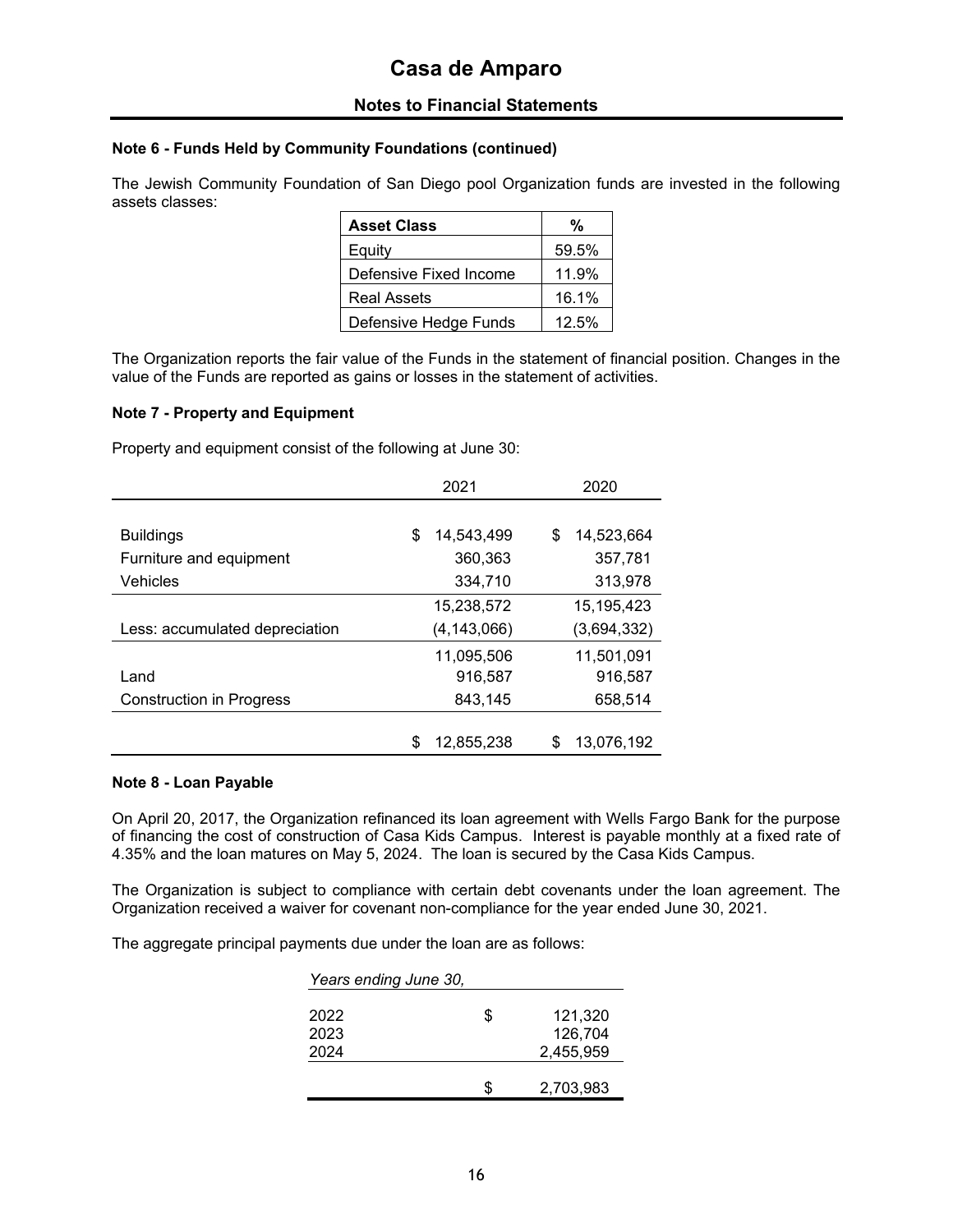#### **Note 9 - Contingencies and Commitments**

*Government Contracts –* The Organization receives a significant portion of its revenues from government contracts, which are subject to audits. No provision has been made for any liabilities that may arise from such audits since the amounts, if any, cannot be determined. Management believes that any liability, which may result from these audits, is not significant.

*Operating Leases –* The Organization leases program facilities under non-cancelable operating leases, which expire at various dates through July 2021. Total rent expense was \$530,209 and \$514,248 for the years ended June 30, 2021 and 2020, respectively.

Future minimum lease payments under operating leases are \$145,969 for the year ended June 30, 2022.

The Organization leases real property from the City of Oceanside located at Ivey Ranch Park. The Organization constructed a facility on the Ivey Ranch property that is used for its Family Visitation and New Directions programs. The lease commenced in 2007 with a term of 35 years and an option to extend an additional 25 years. Rent is free as long as the facility is used to provide family visitation and counseling services. The unamortized fair value of the free rent is reported as land lease in the statements of financial position. Amortization of the free use of land was \$53,193 for the years ended June 30, 2021 and 2020.

#### **Note 10 - Nature and amount of net assets with donor restrictions**

Net assets with donor restrictions were available for the following purposes as of June 30:

|                                                                               | 2021               | 2020      |
|-------------------------------------------------------------------------------|--------------------|-----------|
| <b>Restricted for specified purpose:</b>                                      |                    |           |
| Land Lease - Ivey Ranch<br>Capital Campaign for Teen Wellness Center and      | \$<br>966,343 \$   | 1,019,536 |
| <b>Support Services building</b>                                              | 4,638,139          | 2,208,130 |
| Total restricted for specified purpose                                        | 5,604,482          | 3,227,666 |
| Endowments subject to the Organization's spending<br>policy and appropriation | 167,349            | 128,201   |
| Total net assets with donor restrictions                                      | \$<br>5,771,831 \$ | 3,355,867 |

Net assets in the amounts of \$401,349 and \$318,002 released from donor restrictions by incurring expenses satisfying the purpose or time restrictions specified by donors for the years ended June 30, 2021 and 2020, respectively.

#### **Note 11 - Retirement Plan**

The Organization sponsors a non-contributory 403(b) retirement plan covering all employees who have completed 90 days of eligible service. Contributions to the retirement plan are at the discretion of each employee. There were no contributions by the Organization for the years ended June 30, 2021 and 2020, respectively.

#### **Note 12 - Information Regarding Liquidity and Availability**

Contract revenue from the federal, state and local governments historically represent approximately 80% of the Organization's funding needs. Support without donor restrictions averaged 15%, and the remainder funded by contributions with donor restrictions and interest income.

The Organization's cash flows have seasonal variations due to a concentration of contributions received at calendar and fiscal year-end. To manage liquidity, the Organization has a policy to structure its financial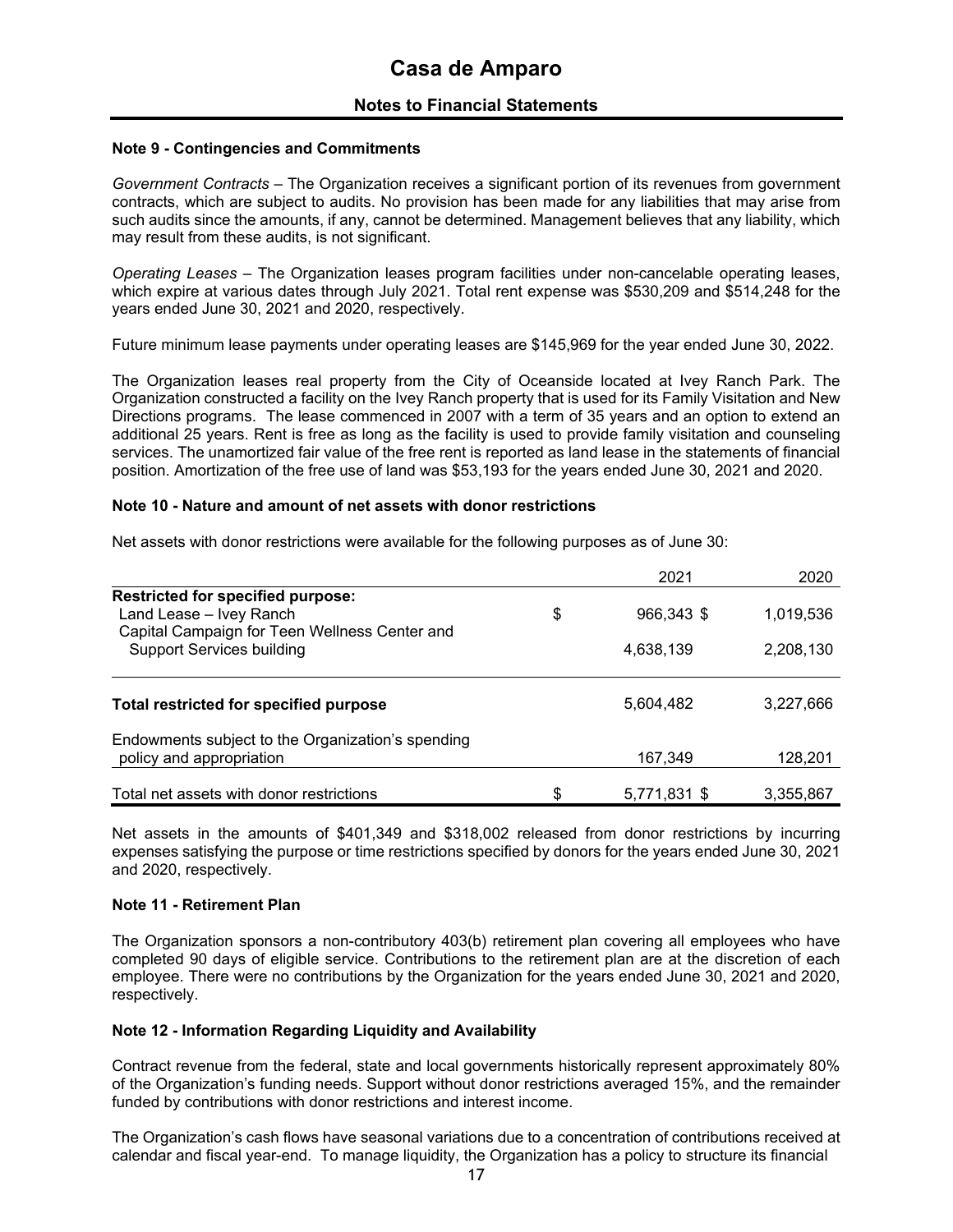# **Note 12 - Information Regarding Liquidity and Availability (continued)**

assets to be available as its general expenditures, liabilities, and other obligations come due. The Organization invests cash in excess of its daily requirements in money market accounts and short-term investments. As of June 30, 2021, the Organization had \$1,025,636 available in its operating reserve accounts. Additionally, the Organization has Board Designated net assets without donor restrictions totaling \$571,545 that, while the Organization does not intend to spend for those purposes other than those identified, the amounts could be made available for current operations, if necessary.

The following table reflects the Organization's financial assets as of June 30, 2021, reduced by amounts that are not available to meet general expenditures within one year of the statement of financial position date because of contractual restrictions or internal board designations. Amounts not available include certain donor-restricted investments as more fully described in note 10.

| June 30,                                                  | 2021             |
|-----------------------------------------------------------|------------------|
| Financial assets at year-end:                             |                  |
| Cash and cash equivalents                                 | 6,886,780<br>\$. |
| Grants receivable                                         | 1,063,254        |
| Pledges receivable                                        | 507,427          |
| Funds held by community foundations                       | 738,894          |
| <b>Total financial assets</b>                             | 9,196,355        |
|                                                           |                  |
| Less:                                                     |                  |
| Amounts not available to be used within one year:         |                  |
| Restricted by donors with purpose restriction             | (4,638,139)      |
| Pledges receivable to be collected in more than one year  | (252, 427)       |
|                                                           |                  |
| Amounts available to management with Board's approval:    |                  |
| Community foundation Organization fund                    | (393, 022)       |
|                                                           |                  |
| Amounts unavailable to management in perpetuity:          |                  |
| Donor restricted endowment                                | (167, 349)       |
| Board-designated endowment                                | (178, 523)       |
|                                                           |                  |
| Financial assets available to meet cash needs for general |                  |
| expenditures within one year                              | \$3,566,895      |
|                                                           |                  |

# **Note 13 - Endowment Funds**

Authoritative guidance related to not-for-profit entities provides guidance on the net asset classification of donor-restricted endowment funds for a not-for-profit organization that is subject to an enacted version of the Uniform Prudent Management of Institutional Funds Act of 2006 ("UPMIFA") and requires additional disclosures about an organization's endowment funds. The Organization's endowment funds consist of four individual funds and includes both donor-restricted endowment funds and funds designated by the Board of Directors to function as endowments. In accordance with the authoritative guidance, net assets associated with the funds, including funds designated by the Board of Directors to function as endowments, are classified and reported based on the existence or absence of donor-imposed restrictions.

The Organization has interpreted UPMIFA as the prudent preservation of the fair value of the original gift of the donor-restricted endowment funds absent explicit donor stipulations to the contrary. As a result of this interpretation, the Organization classifies net assets with donor restrictions (a) the original value of gifts donated to the permanent endowment, (b) the original value of subsequent gifts to the permanent endowment, (c) accumulations to the permanent endowment made in accordance with the direction of the applicable donor gift instrument at the time the accumulation is added to the fund and (d) the remaining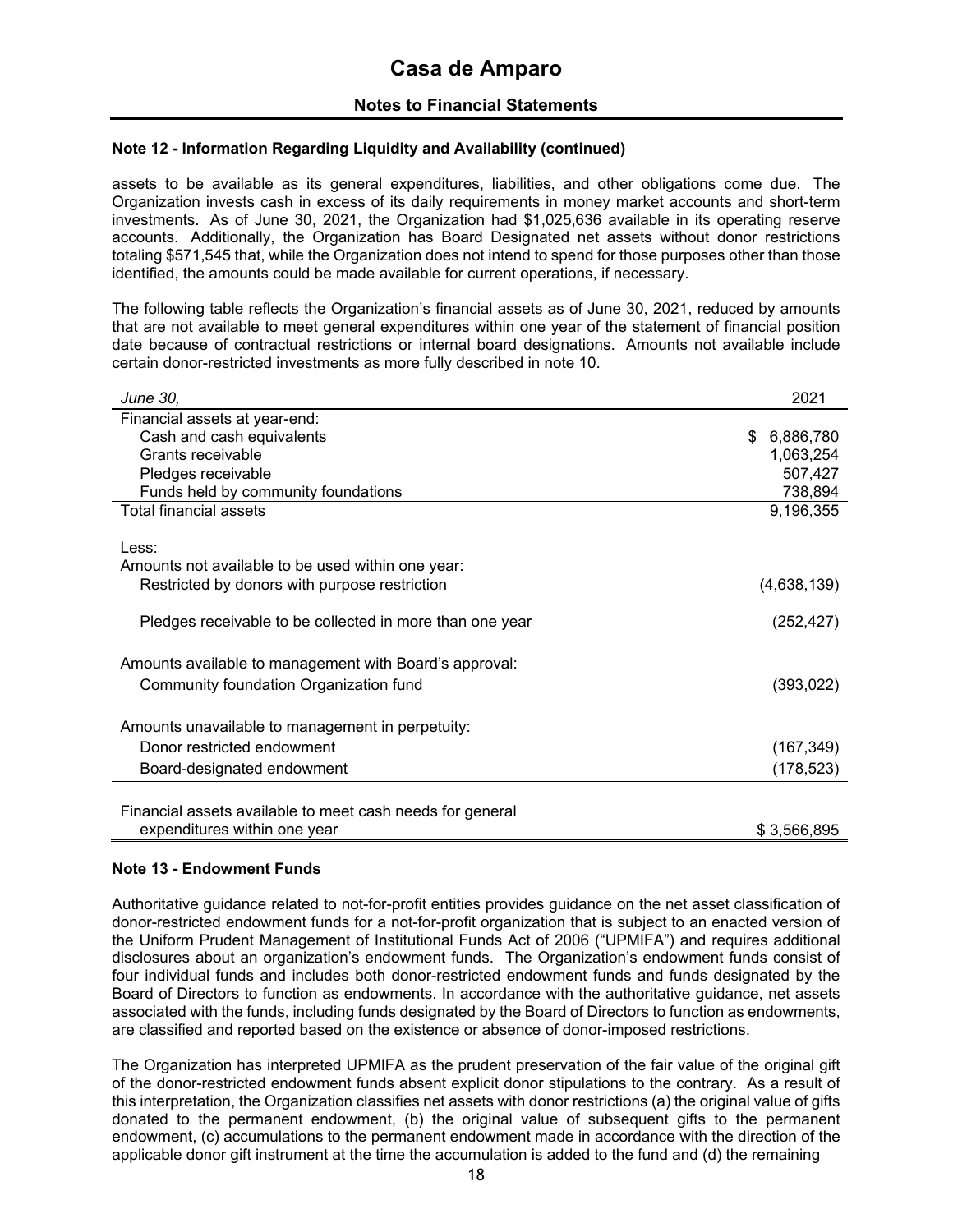# **Note 13 - Endowment Funds (continued)**

portion of the donor-restricted endowment until those amounts are appropriated for expenditures by the Organization in a manner consistent with the standard of prudence prescribed by the State of California's UPMIFA. As such, much of the net realized and unrealized appreciation in the fair value of the assets of an endowment fund over the historic dollar value of the fund is considered prudent, unless the donor's intention is indicated in the endowment.

Changes in endowment net assets for the year ended June 30, 2021 are as follows:

|                                 | <b>Without Donor</b><br><b>Restrictions</b> |         | <b>With Donor</b><br><b>Restrictions</b> |         | Total |         |
|---------------------------------|---------------------------------------------|---------|------------------------------------------|---------|-------|---------|
| Endowment assets, June 30, 2020 |                                             | 441.042 |                                          | 128.201 | S     | 569.243 |
| Investment return, net          |                                             | 130.503 |                                          | 39.148  |       | 169.651 |
| Endowment assets, June 30, 2021 |                                             | 571.545 |                                          | 167.349 | S     | 738,894 |

Changes in endowment net assets for the year ended June 30, 2020 are as follows:

|                                 | <b>Without Donor</b><br><b>Restrictions</b> |         | <b>With Donor</b><br><b>Restrictions</b> |         | Total |         |
|---------------------------------|---------------------------------------------|---------|------------------------------------------|---------|-------|---------|
| Endowment assets, June 30, 2019 |                                             | 440.929 |                                          | 127.094 | S     | 568,023 |
| Investment return, net          |                                             | 113     |                                          | 1.107   |       | 1.220   |
| Endowment assets, June 30, 2020 |                                             | 441.042 | - 11                                     | 128.201 | S     | 569,243 |

Endowment net assets without donor restrictions identified in the tables above represent Board designated net assets.

From time to time, the fair value of assets associated with donor-restricted endowment funds may fall below the level that the donor or UPMIFA requires the Organization to retain as a fund of perpetual duration. There were no deficiencies of this nature as of June 30, 2021 and 2020.

Due to the relatively small size of its endowment, the Organization has not enacted a policy of spending principal or principal appreciation of the funds. The Organization invests the funds for total return and reinvests all interest and dividends to enhance the growth of the funds. The Organization believes it is beneficial to defer endowment spending grow the endowment to a size that will have a meaningful impact in stabilizing the revenues of the Organization.

Endowment and board-designated endowment funds are invested with a strong equity bias towards significant diversification across investments with fundamentally different risk characteristics. In general, assets are invested in funds that provide liquidity and diversification of security specific risk at reasonable cost. The funds are invested with a long-term horizon without attempting to time market movements. Allocations to asset classes are maintained in accordance with the long-term policy targets and ranges approved by the Operations Committee and the Board of Directors.

#### **Note 14 – Coronavirus Pandemic and Paycheck Protection Program**

On March 11, 2020, the World Health Organization declared the outbreak of a coronavirus (COVID-19) pandemic. While the disruption is currently expected to be temporary, there is uncertainty around the duration and extent of the impact on the Organization, its operations and its financial condition. From July 2020 through June 2021, Casa de Amparo incurred \$183,926 in non-recurring expenses related to the COVID-19 pandemic. These expenses include, but are not limited to, the purchase of personal protective equipment (PPE) equipment, the implementation of a recurring deep cleaning sanitization protocol and hazard pay for its front-line essential workers.

Casa de Amparo received a Paycheck Protection Program (PPP) loan of \$979,824 granted by the Small Business Administration under the Coronavirus Aid, Relief, and Economic Security Act (CARES Act) in May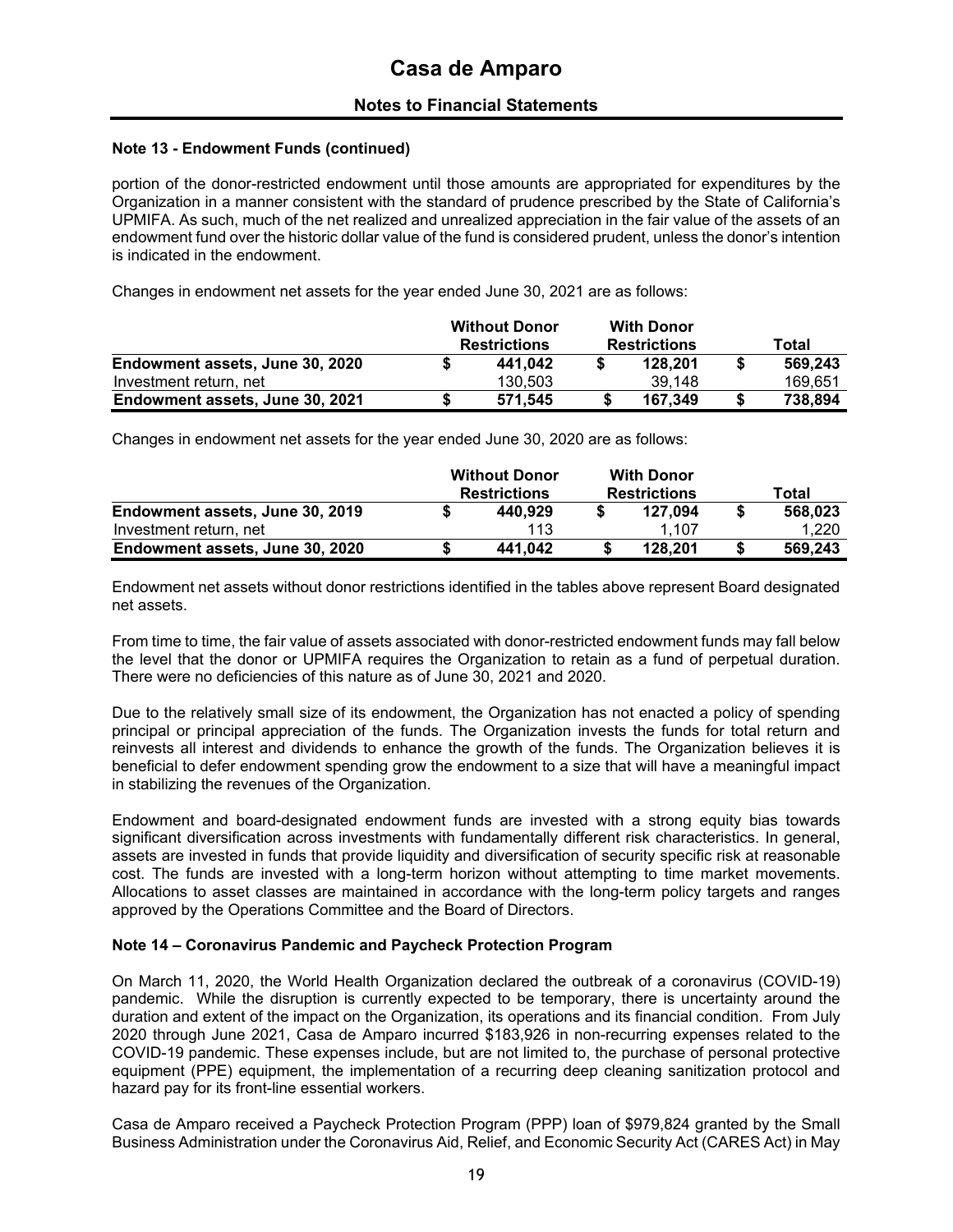# **Note 14 – Coronavirus Pandemic and Paycheck Protection Program (continued)**

2020. PPP loans are considered conditional contributions, with a right-of return in the form of an obligation to be repaid if a barrier to entitlement is not met. The barrier is that PPP loan funds must be used to maintain compensation costs and employee headcount, and other qualifying expenses (mortgage interest, rent and utilities) incurred following receipt of the funds. The Organization recognizes the amount received as grant revenue as qualified expenses occur and barriers to entitlement are met. As of June 30, 2020, \$543,654 was recognized as revenue and the balance of \$436,170 was recorded as deferred revenue as of June 30, 2020. As of June 30, 2021, the unrecognized portion of \$436,170 was fully recognized.

On April 15, 2021, the Organization received notification that the entire balance of the PPP loan had been forgiven.

Casa de Amparo received \$371,731 in grants from the CARES Act Provider Relief Fund during 2021, which supports healthcare providers, including residential treatment facilities, in the battle against the COVID-19 pandemic. These grants do not need to be repaid to the United States government if the provider uses the funds to prevent, prepare for, and respond to coronavirus, and for related expenses or lost revenues attributable to coronavirus. In accordance with the terms and conditions of this program, Casa de Amparo deferred use of these funds to the 2nd quarter of fiscal year 2021-22 to offset lost revenue in its Residential Services and Counseling Services programs.

#### **Note 15 - June 30, 2020 Financial Information**

The financial statements include certain prior year summarized comparative information in total, but not by net asset class. Such information does not include sufficient detail to constitute a presentation in conformity with generally accepted accounting principles. Accordingly, such information should be read in conduction with the Organization's financial statements for the year ended June 30, 2020, from which the summarized information was derived.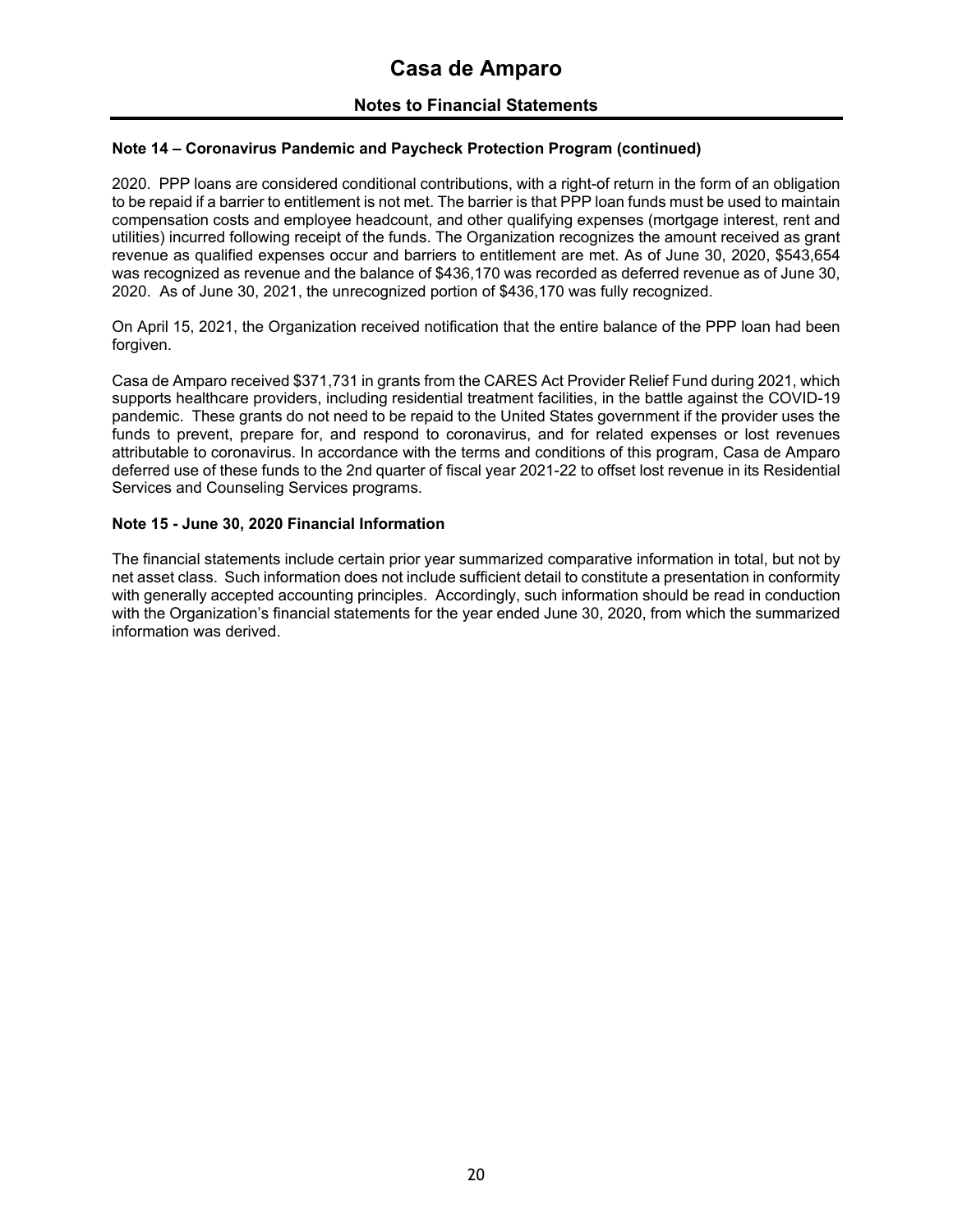**Supplemental Information**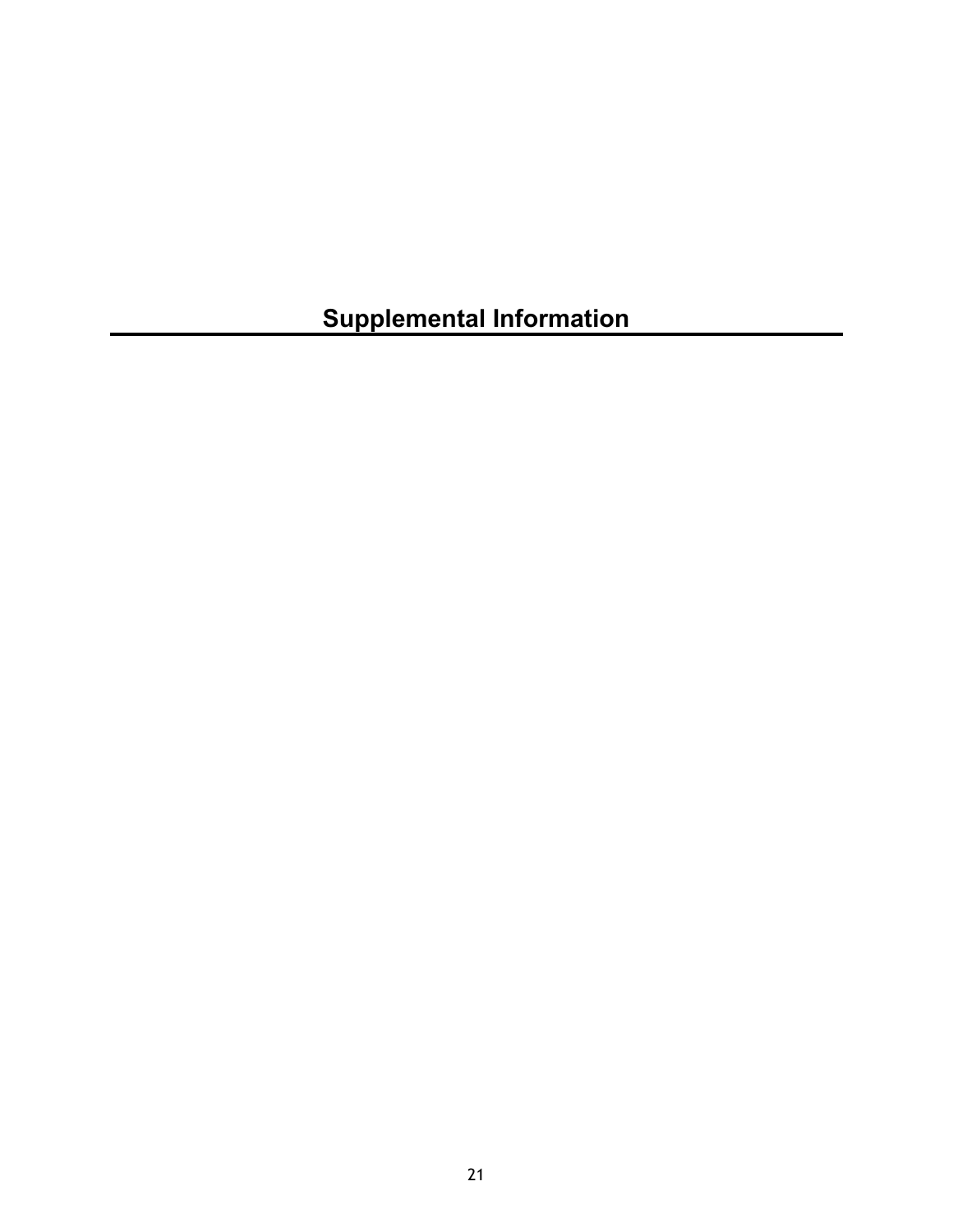

Mayer Hoffman McCann P.C.

13500 Evening Creek Drive N. ■ Suite 450 ■ San Diego, CA 92128 Main: 858.795.2000 ■ Fax: 858.795.2001 ■ www.mhmcpa.com

#### **Report on Internal Control over Financial Reporting and on Compliance and Other Matters Based on an Audit of Financial Statements Performed in Accordance With** *Government Auditing Standards*

To the Board of Directors **Casa de Amparo**  San Marcos, California

We have audited, in accordance with the auditing standards generally accepted in the United States of America and the standards applicable to financial audits contained in *Government Auditing Standards* issued by the Comptroller General of the United States, the financial statements of **Casa de Amparo** (the "Organization"), a nonprofit organization, which comprise the statement of financial position as of June 30, 2021, and the related statements of activities, functional expenses, and cash flows for the year then ended, and the related notes to the financial statements, and have issued our report thereon dated March 3, 2022.

# **Internal Control Over Financial Reporting**

In planning and performing our audit of the financial statements, we considered the Organization's internal control over financial reporting (internal control) as a basis for designing audit procedures that are appropriate in the circumstances for the purpose of expressing our opinion on the financial statements, but not for the purpose of expressing an opinion on the effectiveness of the Organization's internal control. Accordingly, we do not express an opinion on the effectiveness of the Organization's internal control.

A *deficiency in internal control* exists when the design or operation of a control does not allow management or employees, in the normal course of performing their assigned functions, to prevent, or detect and correct, misstatements on a timely basis. A *material weakness* is a deficiency, or a combination of deficiencies, in internal control, such that there is a reasonable possibility that a material misstatement of the entity's financial statements will not be prevented, or detected and corrected on a timely basis. A *significant deficiency* is a deficiency, or a combination of deficiencies, in internal control that is less severe than a material weakness, yet important enough to merit attention by those charged with governance.

Our consideration of internal control was for the limited purpose described in the first paragraph of this section and was not designed to identify all deficiencies in internal control that might be material weaknesses or significant deficiencies. Given these limitations, during our audit we did not identify any deficiencies in internal control that we consider to be material weaknesses. However, material weaknesses may exist that have not been identified.

# **Compliance and Other Matters**

As part of obtaining reasonable assurance about whether the Organization's financial statements are free from material misstatement, we performed tests of its compliance with certain provisions of laws, regulations, contracts, and grant agreements, noncompliance with which could have a direct and material effect on the determination of financial statements. However, providing an